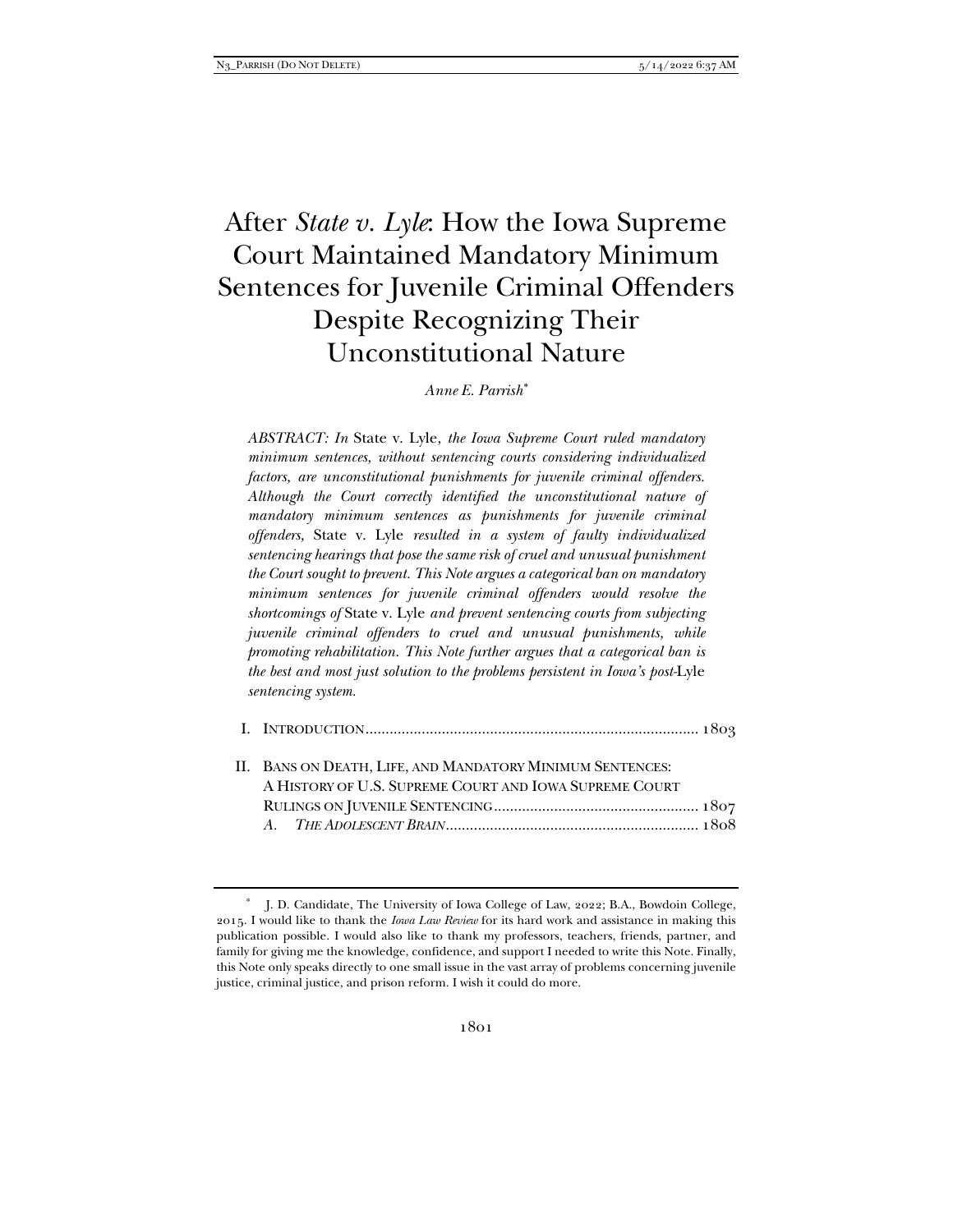|    | 1. The Psychology and Neuroscience Behind the                       |
|----|---------------------------------------------------------------------|
|    |                                                                     |
|    | 2. How the Adolescent Brain Makes the Juvenile Criminal             |
|    | Offender Distinct from the Adult Criminal Offender 1808             |
|    | THE U.S. SUPREME COURT'S EARLY ACKNOWLEDGEMENT OF<br>B <sub>1</sub> |
|    |                                                                     |
|    | The Eighth Amendment's Role in Juvenile<br>1.                       |
|    |                                                                     |
|    | 2. The First U.S. Supreme Court Cases Addressing                    |
|    | Juvenile Criminal Offenders' Unique Behavior and                    |
|    |                                                                     |
|    | ROPER, GRAHAM, AND MILLER: SIGNIFICANT U.S. SUPREME<br>C.           |
|    |                                                                     |
|    | Roper: A Categorical Ban on the Death Penalty for<br>1.             |
|    |                                                                     |
|    | 2. Graham: Expanding Juveniles' Protections from                    |
|    |                                                                     |
|    |                                                                     |
|    | Miller. Recognizing the Cruel and Unusual Nature of<br>3.           |
|    | Mandatory Life Imprisonment Without Parole                          |
|    |                                                                     |
|    | The Recurring Themes of the Three Rulings 1813<br>4.                |
|    | D.<br>THE MILLER-GRAHAM-ROPER APPROACH: THE IOWA                    |
|    | SUPREME COURT EXPANDS PROTECTIONS FOR JUVENILES IN THE              |
|    |                                                                     |
|    | State v. Ragland: An Interpretation and Possible<br>1.              |
|    |                                                                     |
|    | 2.                                                                  |
|    | E.<br>STATE V. LYLE: THE IOWA SUPREME COURT RULES                   |
|    | MANDATORY MINIMUM SENTENCES FOR JUVENILE OFFENDERS                  |
|    |                                                                     |
|    | POST-LYLE: THE MANDATORY MINIMUM SENTENCE REMAINS<br>F.             |
|    | A THREAT FOR JUVENILE CRIMINAL OFFENDERS  1815                      |
|    |                                                                     |
| Ш. | THE IMPORTANCE OF A JUST SENTENCING PROCESS FOR JUVENILE            |
|    | CRIMINAL OFFENDERS AND THE PROBLEMATIC RESULTS OF                   |
|    |                                                                     |
|    | A SENTENCING PROCESS ACCOUNTING FOR A JUVENILE CRIMINAL<br>А.       |
|    | OFFENDER'S UNIQUE ATTRIBUTES AVOIDS EXCESSIVE PUNISHMENT            |
|    |                                                                     |
|    | 1. Punishments Can Be Particularly Severe for                       |
|    |                                                                     |
|    | 2. Retribution is a Weak Justification for Punishing                |
|    |                                                                     |
|    | 3. Juvenile Criminal Offenders are Well-Suited for                  |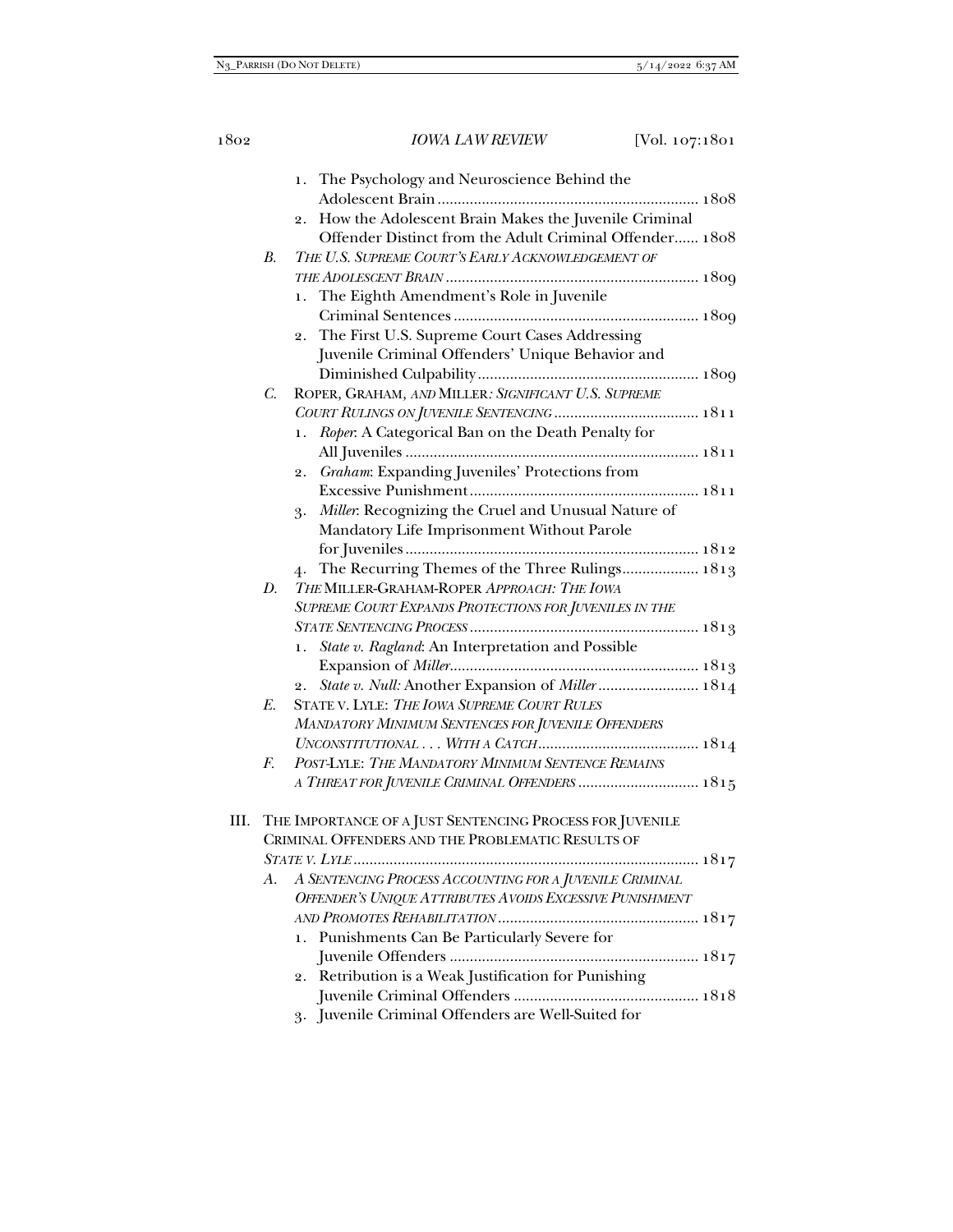|             | Individual State Approaches to Sentencing Juvenile<br>4.  |  |
|-------------|-----------------------------------------------------------|--|
|             | Criminal Offenders Heavily Impacts the Severity of        |  |
|             |                                                           |  |
| $B_{\cdot}$ | THE OUTCOME OF LYLE RUNS CONTRARY TO ITS RULING-          |  |
|             | <b>INDIVIDUALIZED SENTENCING HEARINGS THREATEN CRUEL</b>  |  |
|             |                                                           |  |
|             | Individualized Hearings Are Insufficient to Account<br>1. |  |
|             | for the Unique Attributes of Juvenile Criminal            |  |
|             |                                                           |  |
|             | Individualized Hearings Leave Room for District<br>2.     |  |
|             | Courts to Misinterpret the Theory and Reasoning           |  |
|             |                                                           |  |
|             | Individualized Sentencing Hearings Fail to Consider<br>3. |  |
|             | Juvenile Criminal Offenders' Enhanced Potential for       |  |
|             |                                                           |  |
|             |                                                           |  |
|             | IV. A CATEGORICAL BAN ON MANDATORY MINIMUM SENTENCES FOR  |  |
|             | JUVENILE OFFENDERS WOULD RESOLVE THE SHORTCOMINGS OF      |  |
|             | LYLE AND PREVENT THE CRUEL AND UNUSUAL PUNISHMENT OF      |  |
|             |                                                           |  |
| А.          | WHAT A CATEGORICAL BAN WOULD LOOK LIKE  1824              |  |
| B.          | WHY A CATEGORICAL BAN WOULD SOLVE THE PROBLEMATIC         |  |
|             |                                                           |  |
| $C_{\cdot}$ | A CATEGORICAL BAN PROMOTES THE THEORY AND                 |  |
|             | REASONING BEHIND LYLE AND RELATED CASES 1827              |  |
|             | The Categorical Ban Fits Within Legal Distinctions<br>1.  |  |
|             |                                                           |  |
|             | The Evolving Eighth Amendment Framework<br>2.             |  |
|             |                                                           |  |
|             | A Categorical Ban Will Not Detract from the Notion<br>3.  |  |
|             | that Juvenile Criminal Offenders Should Face              |  |
|             |                                                           |  |
|             | Future Considerations: An expansion of the Ban to<br>4.   |  |
|             |                                                           |  |
|             |                                                           |  |
|             |                                                           |  |
|             |                                                           |  |

# I. INTRODUCTION

One of the harshest realities of our criminal justice system is the fact that children commit offenses requiring punishment. On any given day,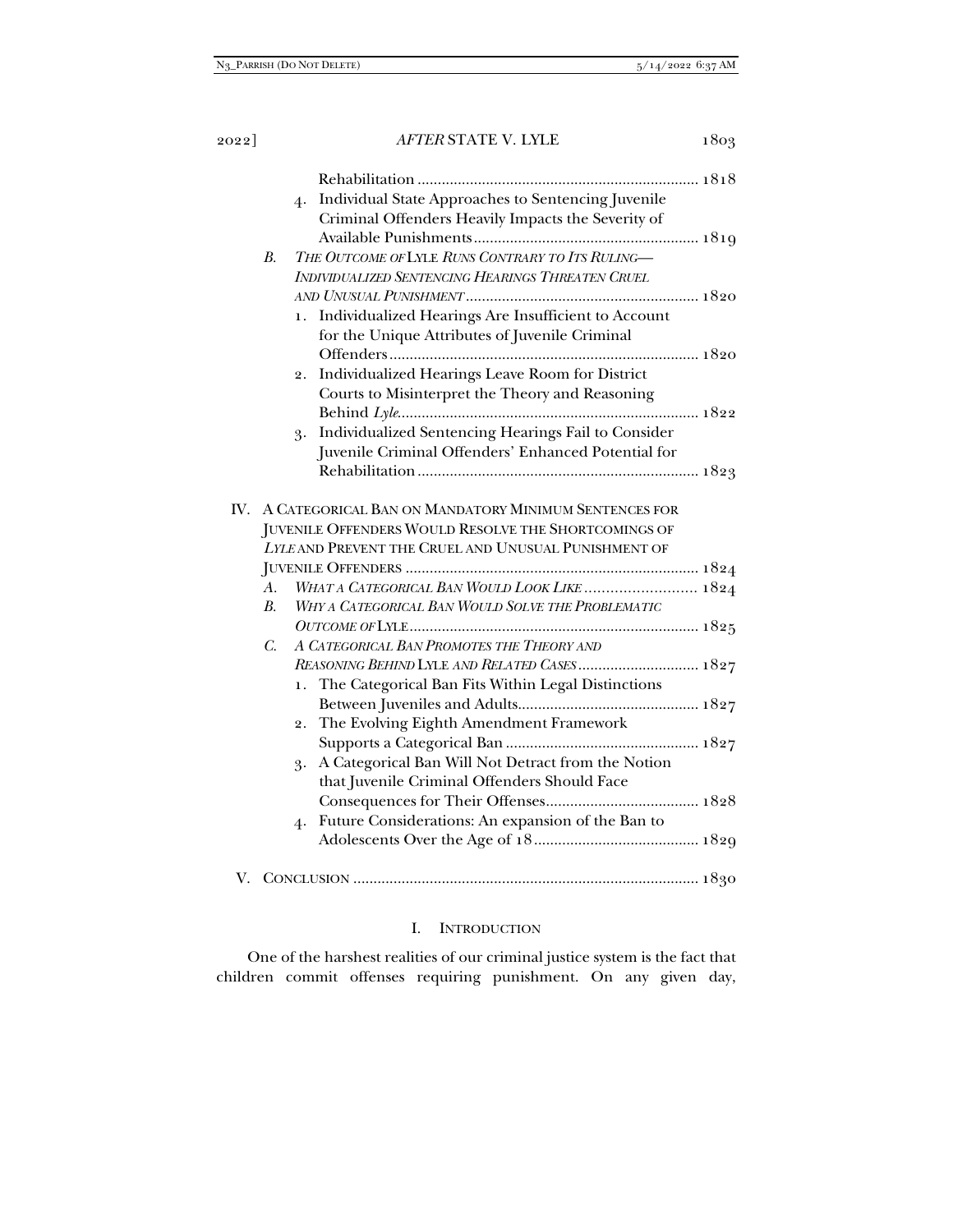"[a]pproximately 107,000 youth . . . are incarcerated" and about 10,000 of them are in adult facilities.2 The question of how to punish youths who commit serious criminal offenses has long been an issue of debate in the United States<sup>3</sup> and a question the courts have had to answer repeatedly throughout history.4 Courts treat youthful offenders differently than adult offenders, attaching less culpability to their offenses.5 This treatment is based on a notion the Supreme Court summarized in a concurrence in 1953: "Children have a very special place in life which law should reflect."6 This notion has a strong basis in science, as adolescents have less developed brains than adults, making them more vulnerable to certain conditions and behaviors that may lead to criminal conduct.7 Over time, both the U.S. Supreme Court and the Iowa Supreme Court have deemed certain types of punishments unsuitable for juvenile criminal offenders due to their diminished culpability resulting from that vulnerability.8 Courts have deemed these punishments to be cruel and unusual under the Eighth Amendment of the U.S. Constitution and Article I, Section 17 of the Iowa Constitution.9

4*. See infra* Parts II.B–.C (discussing the significant case history of rulings related to the sentencing of juvenile criminal offenders and how what constitutes an inappropriate sentence for juvenile criminal offenders has evolved over time, expanding the scope of unconstitutional punishments).

5*. See* Thompson v. Oklahoma, 487 U.S. 815, 835 (1988) ("Th[e] Court has already endorsed the proposition that less culpability should attach to a crime committed by a juvenile than to a comparable crime committed by an adult.") (holding the death penalty is an unconstitutional punishment for juvenile criminal offenders convicted of crimes they committed under the age of 16).

6. May v. Anderson, 345 U.S. 528, 536 (1953) (Frankfurter, J., concurring).

7*. See infra* Parts II.A.1–2.

8*. See, e.g.*, Roper v. Simmons, 543 U.S. 551, 555–56 (2005) ("This case requires us to address, for the second time in a decade and a half, whether it is permissible under the Eight and Fourteenth Amendments to the Constitution of the United States to execute a juvenile offender who was older than 15 but younger than 18 when he committed a capital crime."); State v. Ragland, 836 N.W.2d 107, 121 (Iowa 2013) (discussing "the unconstitutional imposition of a mandatory life-without-parole sentence" on juvenile criminal offenders).

 9. U.S. CONST. amend. VIII ("Excessive bail shall not be required, nor excessive fines imposed, nor cruel and unusual punishments inflicted."); IOWA CONST. art. I, § 17 ("[C]ruel and unusual punishment shall not be inflicted."); *see, e.g.*, *Ragland*, 836 N.W.2d at 121.

 <sup>1.</sup> JAMES AUSTIN, KELLY DEDEL JOHNSON & MARIA GREGORIOU, BUREAU OF JUST. ASSISTANCE, U.S. DEP'T OF JUST., JUVENILES IN ADULT PRISONS AND JAILS: A NATIONAL ASSESSMENT, at x (2000), https://www.ncjrs.gov/pdffiles1/bja/182503.pdf [https://perma.cc/4QFQ-S2D6].

 <sup>2.</sup> Jessica Lahey, *The Steep Costs of Keeping Juveniles in Adult Prisons*, ATLANTIC (Jan. 8, 2016), https://www.theatlantic.com/education/archive/2016/01/the-cost-of-keeping-juveniles-in-adu lt-prisons/423201 [https://perma.cc/X5E9-J3WD].

 <sup>3.</sup> JAMES C. HOWELL ET AL., BULLETIN 5: YOUNG OFFENDERS AND AN EFFECTIVE RESPONSE IN THE JUVENILE AND ADULT JUSTICE SYSTEMS: WHAT HAPPENS, WHAT SHOULD HAPPEN, AND WHAT WE NEED TO KNOW (STUDY GROUP ON THE TRANSITIONS BETWEEN JUVENILE DELINQUENCY AND ADULT CRIME) 1–5 (2013), https://www.ojp.gov/pdffiles1/nij/grants/242935.pdf [https://perma.cc  $/XT6E-WqDq$ ].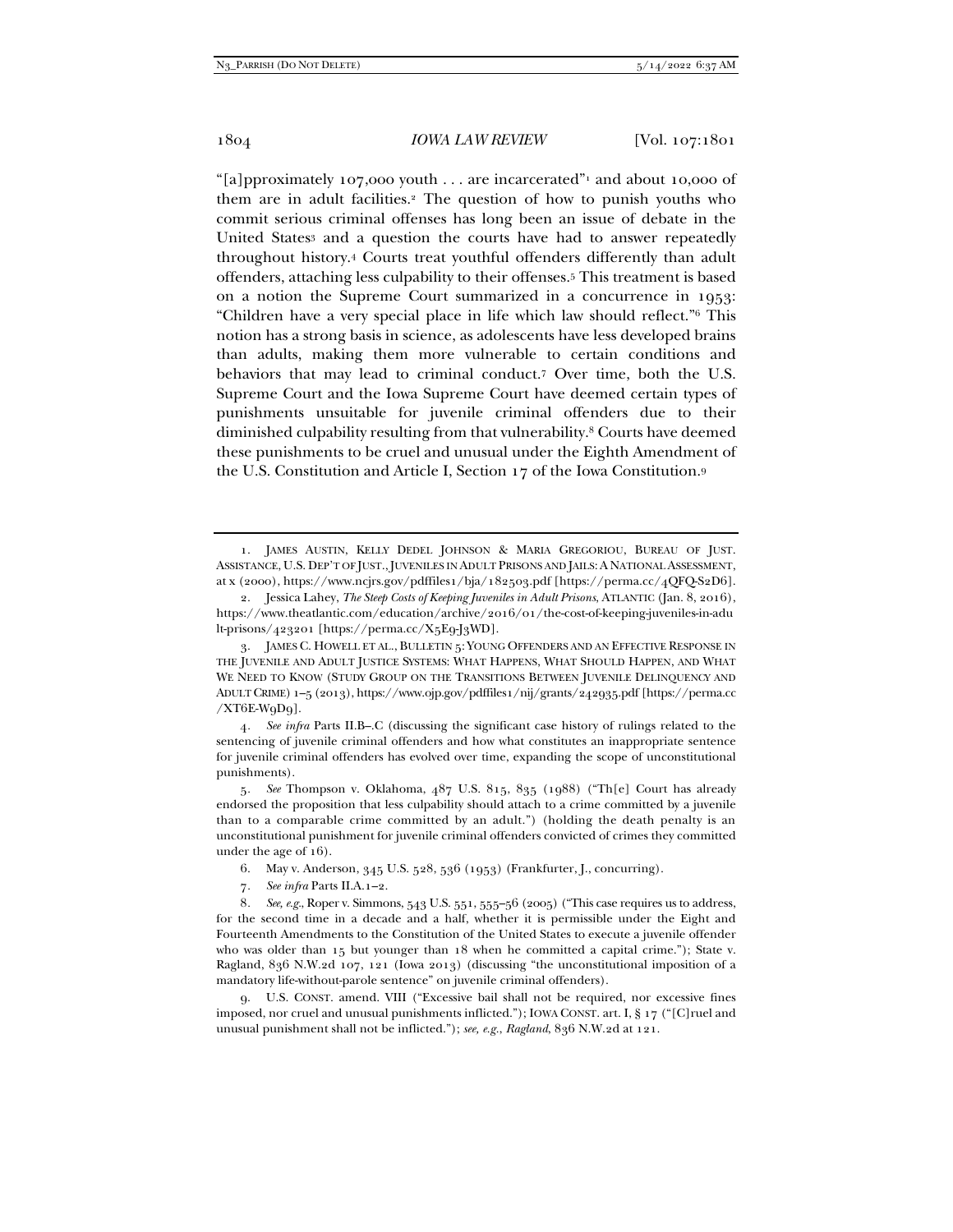Identifying punishments as unconstitutional is one way courts address the unfortunate existence of juvenile criminal offenders in the justice system and account for their unique and vulnerable position in society.10 These types of court decisions have helped lessen the impact of that vulnerability. Although today it may seem like a ridiculous notion to subject any juvenile criminal offender to the death penalty, at least 18 individuals were "executed during the 20th century for crimes committed under the age of  $16.^{n_1}$  A  $1088$ Supreme Court decision identifying the death penalty as an unconstitutional punishment for crimes committed by those under the age of 16 stopped that cruel practice.12 It would take another similar decision to protect those between the ages of 16 and 18 from this punishment.13 Youths continue to be vulnerable to excessive punishment, a situation exasperated by the false "superpredator" label states applied to adolescents throughout the 1990s.14 Judicial decisions have been essential tools for identifying and preventing cruel and unusual punishments.15

The United States Supreme Court and the Iowa Supreme Court have expanded the scope of what constitutes cruel and unusual punishment for juvenile criminal offenders over time.16 The Supreme Court has identified the death penalty17 and life imprisonment without the opportunity for parole18 as potentially cruel and unusual punishments. The Iowa Supreme Court has

11. Thompson v. Oklahoma, 487 U.S. 815, 832 (1988).

<sup>10</sup>*. See, e.g.*, Graham v. Florida, 560 U.S. 48, 78 (2010) (holding life imprisonment without the possibility of parole is an unconstitutional punishment for juvenile criminal offenders convicted of nonhomicide offenses); and Miller v. Alabama, 567 U.S. 460, 489 (2012) (holding life imprisonment without the possibility of parole is an unconstitutional punishment for juvenile criminal offenders convicted of any type of offense).

<sup>12</sup>*. Id.* at 838.

<sup>13</sup>*. Roper*, 543 U.S. at 555–56, 575 (holding the death penalty is an unconstitutional punishment for juvenile criminal offenders convicted of crimes they committed under the age of 18).

 <sup>14.</sup> Priyanka Boghani, *They Were Sentenced as "Superpredators." Who Were They Really?*, PBS: FRONTLINE (May 2, 2017), https://www.pbs.org/wgbh/frontline/article/they-were-sentencedas-superpredators-who-were-they-really [https://perma.cc/FZ8T-7JDF] ("[T]he 'superpredator' theory has been largely discredited and disavowed.").

<sup>15</sup>*. See infra* Part III.A (discussing the importance of a just state sentencing process in protecting juvenile criminal offenders from cruel and unusual punishments).

<sup>16</sup>*. See infra* Part II.B (discussing the history of cruel and unusual punishment cases as they relate to juvenile criminal offenders and the expansion of what classifies cruel and unusual punishment in the case history).

<sup>17</sup>*. Roper*, 543 U.S. at 555–56, 575.

 <sup>18.</sup> Graham v. Florida, 560 U.S. 48, 78–79 (2010) (holding life imprisonment without the possibility of parole is an unconstitutional punishment for juvenile criminal offenders convicted of *nonhomicide* offenses); Miller v. Alabama, 567 U.S. 460, 489 (2012) (holding life imprisonment without the possibility of parole is an unconstitutional punishment for juvenile criminal offenders convicted of *any* type of offense).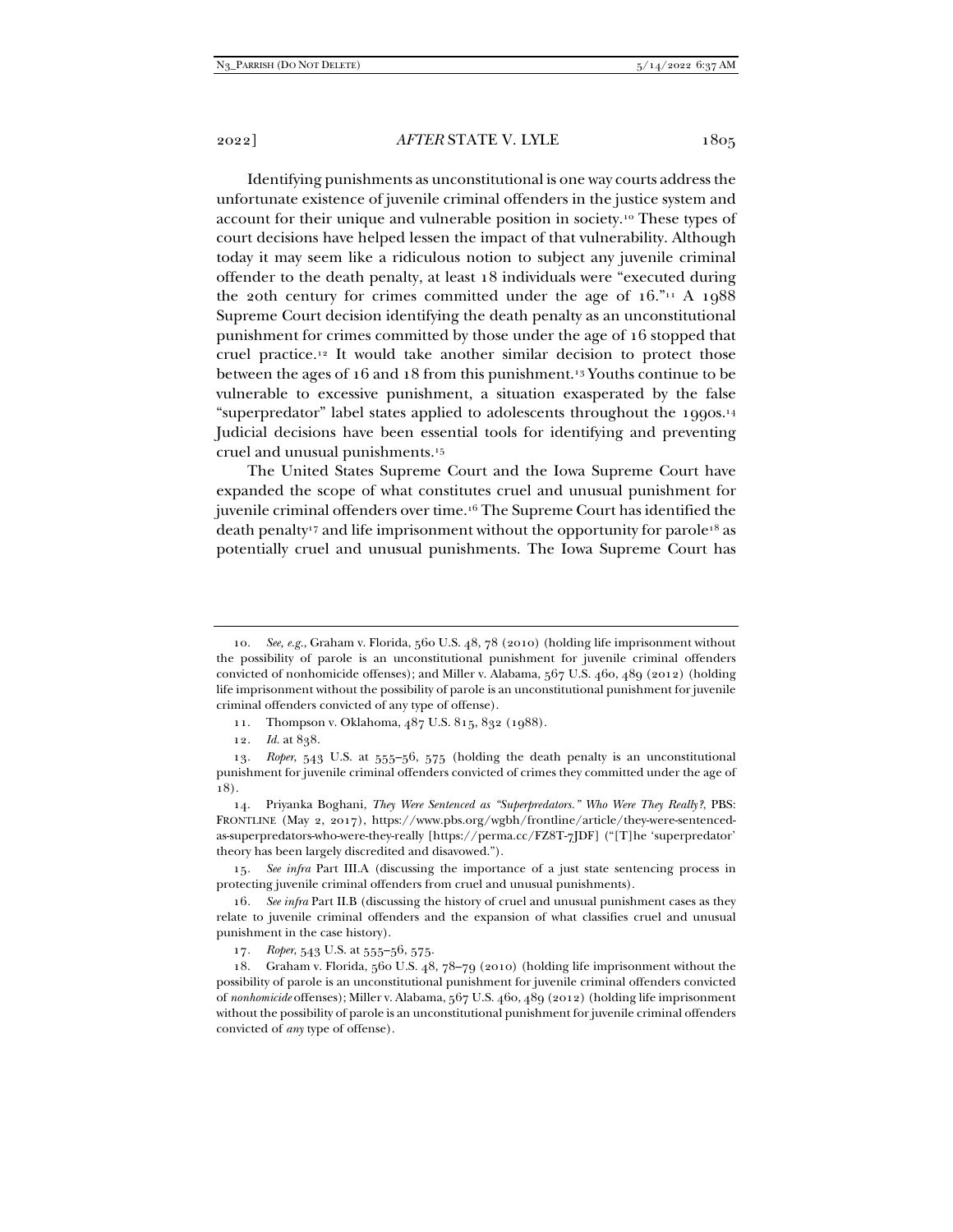likewise recognized those punishments as cruel and unusual<sup>19</sup> and increased the Supreme Court's protections from them within the state.20 These decisions create opportunities for the sentencing process to change in response to newly identified unconstitutional punishments and become more just over time.<sup>21</sup>

In 2014, the Iowa Supreme Court expanded the scope of "cruel and unusual" even further in *State v. Lyle*, becoming the first state supreme court to recognize mandatory minimum sentences, without "consider[ing] the attributes of youth in mitigation of punishment," as an unconstitutional punishment for juvenile criminal offenders.22 Mandatory minimum sentences are sentencing laws that "require[] a judge to impose a statutorily fixed sentence on individual offenders convicted of certain crimes, regardless of other mitigating factors."23 Legislatures created mandatory minimum sentences for a multitude of reasons, including to "reduce crime (and drug use); control judicial discretion over certain sentencing decisions; increase the prison sentences for serious and violent offenders; and send a message to the public and potential criminals that the legislature was taking action." $24$ Although there are strong arguments supporting the deterrent effect of mandatory minimum sentences, opponents argue these sentences carry the risks of excessive punishment and "sentencing disparity" without having a deterring effect.25 These consequences in the context of juvenile criminal offenders are discussed in Part III. Although *State v. Lyle* appeared to protect juvenile criminal offenders from mandatory minimum sentences, the ruling still allows sentencing courts to impose mandatory periods of incarceration on juvenile criminal offenders through individualized sentencing hearings.26

 <sup>19.</sup> State v. Ragland, 836 N.W.2d 107, 121–22 (Iowa 2013) (discussing "the unconstitutional imposition of a mandatory life-without-parole sentence," applying "the rationale of *Miller*, as well as *Graham*" and holding "sentences that are the functional equivalent of life without parole" are unconstitutional punishment for juvenile criminal offenders).

<sup>20</sup>*. Id.*; State v. Sweet, 879 N.W.2d 811, 839 (Iowa 2016) ("[W]e adopt a categorical rule that juvenile offenders may not be sentenced to life without the possibility of parole under article I, section 17 of the Iowa Constitution.").

<sup>21</sup>*. See infra* Part II.B (discussing the history of cruel and unusual punishment cases as they relate to juvenile criminal offenders and showing how new cruel and unusual punishments have been identified and ruled unconstitutional over time).

 <sup>22.</sup> State v. Lyle, 854 N.W.2d 378, 401 (Iowa 2014) (holding mandatory minimum sentences, without individualized sentencing hearings, are unconstitutional punishments for juvenile criminal offenders); *see also id.* at 386 ("[W]e recognize [that] no other court in the nation has held that its constitution or the Federal Constitution prohibits a statutory schema that prescribes a mandatory minimum sentence for a juvenile offender.").

 <sup>23.</sup> LEGIS. PROGRAM REV. & INVESTIGATIONS COMM., CONN. GEN. ASSEMBLY, MANDATORY MINIMUM SENTENCES 1 (2005), https://www.cga.ct.gov/pri/archives/mms/20051201FINAL\_Full. PDF [https://perma.cc/7WAH-GC9X].

<sup>24</sup>*. Id.*

<sup>25</sup>*. See id.*

<sup>26</sup>*. Lyle*, 854 N.W.2d at 403 ("[T]he holding in this case does not prohibit judges from sentencing juveniles to prison for the length of time identified by the legislature for the crime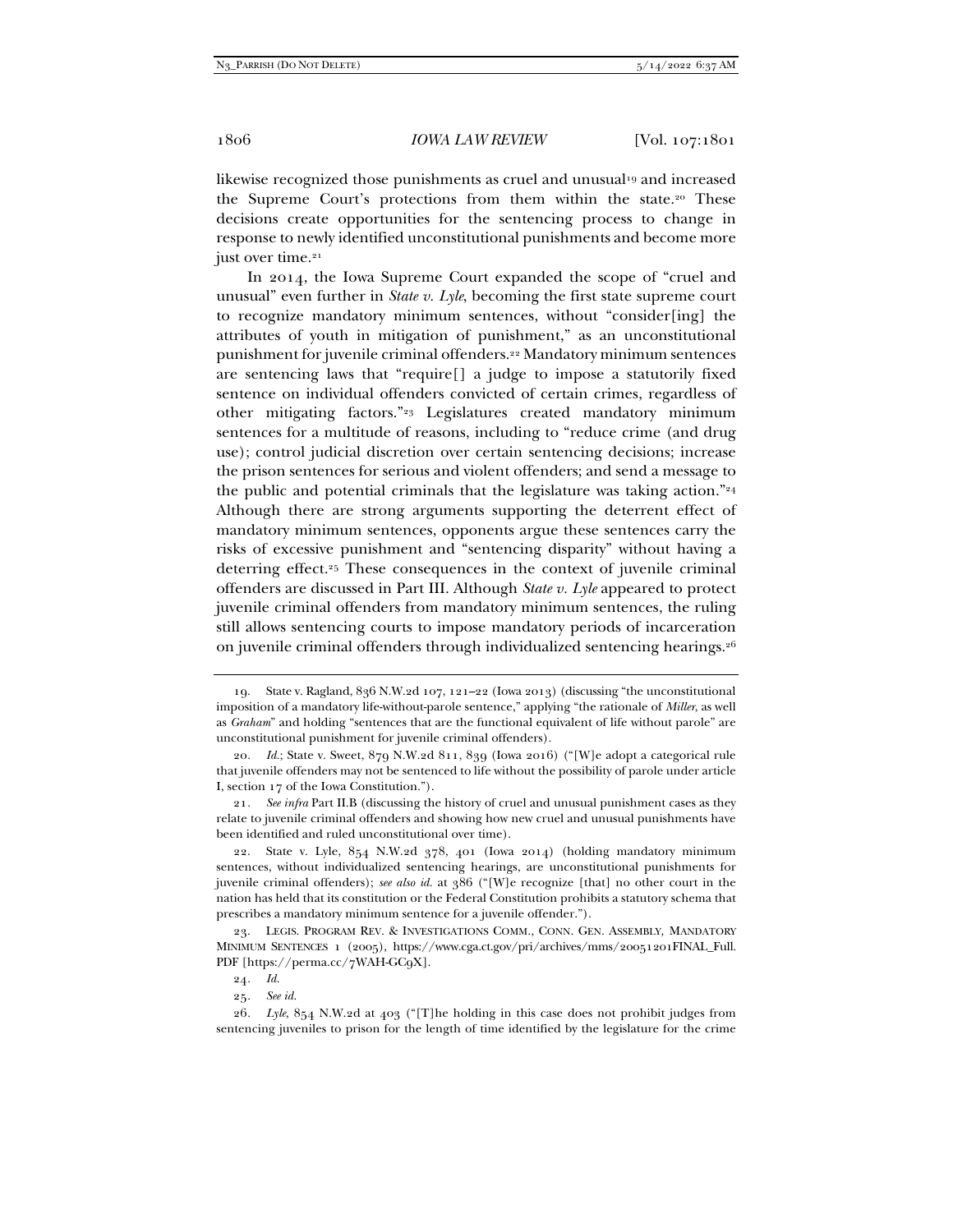These individualized sentencing hearings are faulty processes. They continue to pose serious risks of cruel and unusual punishments for juvenile criminal offenders through mandatory minimum sentences, maintaining the practice the *Lyle* Court sought to end.27

This Note argues that a categorical ban on mandatory minimum sentences for juvenile criminal offenders—eliminating mandatory minimum sentences as potential punishments for any offense an individual commits below the age of 18—would resolve the shortcomings of *Lyle* and prevent sentencing courts from subjecting juvenile criminal offenders to cruel and unusual punishments. Part II lays the groundwork for this argument with a comprehensive history of the federal and state cases leading to *Lyle* and its outcome. Part III highlights the importance of having a just state sentencing process for juvenile criminal offenders to promote rehabilitation and prevent cruel and unusual punishment. Part III then identifies the problematic outcome of *Lyle*, explaining how juvenile criminal offenders are still at risk for cruel and unusual punishment resulting from mandatory minimum sentences after the ruling. Part IV explains what a categorical ban on mandatory minimum sentences for juvenile criminal offenders would look like, why a categorical ban is the best solution to the post-*Lyle* problems discussed in Part III, and how a categorical ban would promote a just state sentencing process in Iowa.

# II. BANS ON DEATH, LIFE, AND MANDATORY MINIMUM SENTENCES: A HISTORY OF U.S. SUPREME COURT AND IOWA SUPREME COURT RULINGS ON JUVENILE SENTENCING

This Part lays the groundwork for understanding the unconstitutional nature of mandatory minimum sentences when applied to juvenile criminal offenders with a comprehensive history of the cases leading to *State v. Lyle*. It provides the theoretical underpinnings of the case, as well as a discussion of *Lyle* and its present-day impact. Beginning with a scientific discussion of the unique attributes of the adolescent brain, this Part shows how the Supreme Court and the Iowa Supreme Court recognized those unique attributes and accounted for them in decisions over time. This history highlights the importance of *Lyle* and reveals that cruel and unusual punishment analysis can evolve, especially in relation to juvenile criminal offenders.

committed . . . . Article I, section 17 only prohibits the one-size-fits-all mandatory sentencing for juveniles."); *see also id.* at 401 ("[J]uveniles can still be sentenced to long terms of imprisonment, but not mandatorily" (footnote omitted)); *infra* Parts II.C–.F.

<sup>27</sup>*. See infra* Part III.B (discussing how individual sentencing hearings have not only failed to safeguard against the cruel and unusual punishment the *Lyle* court recognized but also how the hearings perpetuate that cruel and unusual punishment for juvenile criminal offenders today).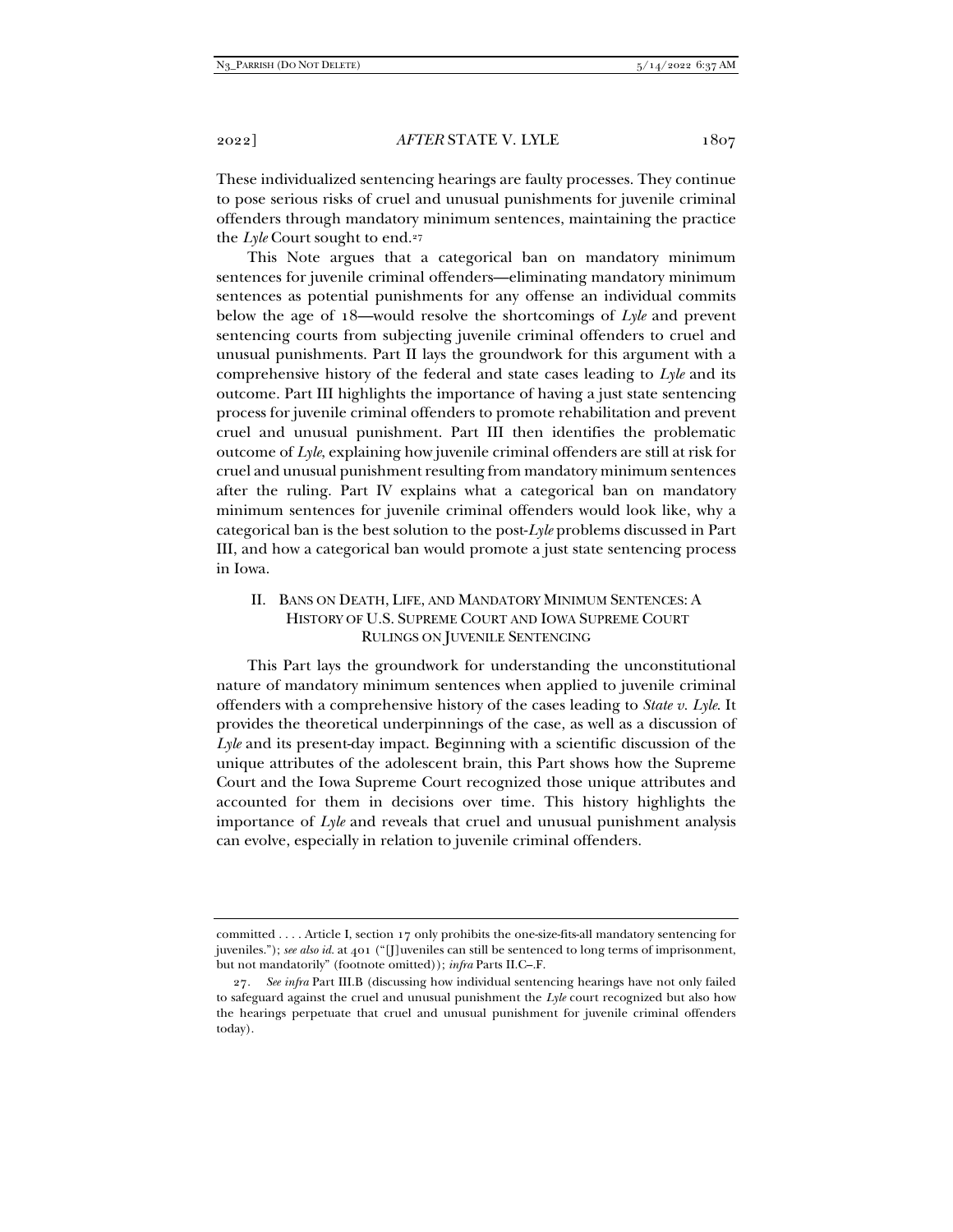#### *A. THE ADOLESCENT BRAIN*

#### 1. The Psychology and Neuroscience Behind the Adolescent Brain

Understanding the theories behind the history and case law in this Part preliminarily requires a basic understanding of the psychology and neuroscience of the adolescent brain. Society has recognized the adolescent brain is different than the adult brain, and, while the exact "why" and "how" remains largely unknown, psychology and neuroscience have backed up this recognition with comprehensive research and studies, particularly in recent years. Unlike the adult brain, the adolescent brain is still developing.28 Specifically, adolescents have underdeveloped frontal lobes, including the prefrontal cortex, where executive functions take place.<sup>29</sup> Executive functions encompass the ability to control impulses, plan, think abstractly, regulate emotions, and comprehend consequences, including risk and reward.30 The adolescent brain has not reached its full potential in these areas, and "substantial psychological maturation takes place in middle and late adolescence and even into early adulthood," making the adolescent brain less developed than, and distinct from, the adult brain.31 Because of this lack of maturation, "adolescents . . . are more vulnerable, more impulsive, and less self-disciplined than adults."<sup>32</sup> It is no surprise, then, "that adolescents are overrepresented statistically in virtually every category of reckless behavior."33

#### 2. How the Adolescent Brain Makes the Juvenile Criminal Offender Distinct from the Adult Criminal Offender

The scientific distinction between the adolescent and adult brain creates a dilemma for courts in the realm of criminal sentencing: how to account for the juvenile criminal offender's underdeveloped brain. Although, until recently, courts lacked the scientific evidence to point directly to psychological and neurological distinctions between adult and juvenile criminal offenders, they have always grappled with the notion that "[c]hildren have a very special place in life which law should reflect."34

Though the crimes adolescents and adults commit can be identical, many scholars distinguish juvenile criminal offenders from their adult counterparts

 <sup>28.</sup> ELIZABETH S. SCOTT & LAURENCE STEINBERG, RETHINKING JUVENILE JUSTICE 60 (2008) ("The research clarifies that substantial psychological maturation takes place in middle and late adolescence and even into early adulthood.").

<sup>29</sup>*. Id.* at 44.

<sup>30</sup>*. Id.* at 44–45.

<sup>31</sup>*. Id.* at 60.

 <sup>32.</sup> FRANKLIN E. ZIMRING, CONFRONTING YOUTH CRIME: REPORT OF THE TWENTIETH CENTURY FUND TASK FORCE ON SENTENCING POLICY TOWARD YOUNG OFFENDERS 7 (1978).

 <sup>33.</sup> Jeffrey Arnett, *Reckless Behavior in Adolescence: A Developmental Perspective*, 12 DEVELOPMENTAL REV. 339, 339 (1992).

 <sup>34.</sup> May v. Anderson, 345 U.S. 528, 536 (1953) (Frankfurter, J., concurring).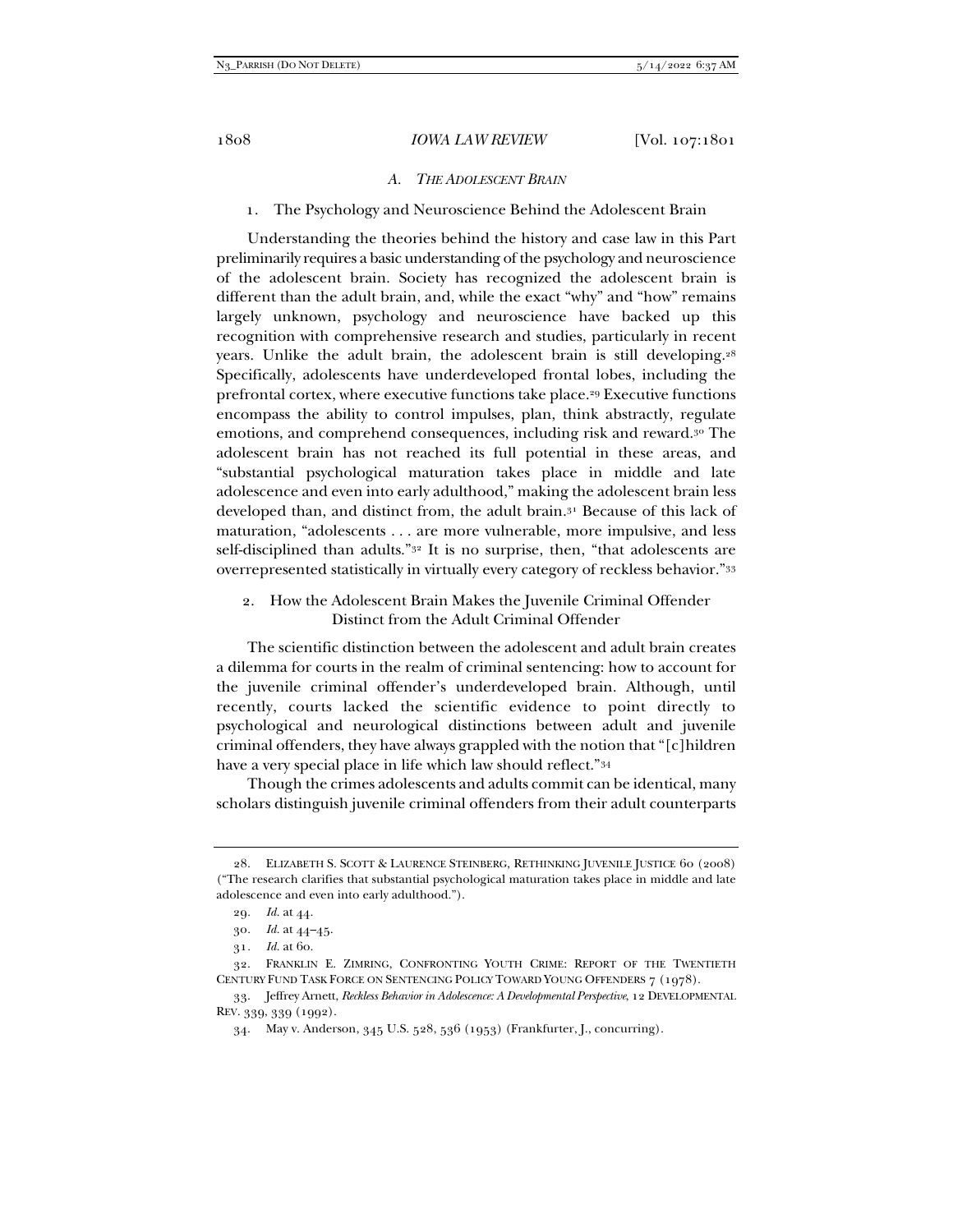as "deserv[ing] less punishment because adolescents may have less capacity to control their conduct and to think in long-range terms than adults."35 This diminished capacity shifts the culpability for the offense away from the adolescent who commits it.36 The argument here does not purport that victims of an offense and other persons the offense negatively affects experience less suffering when an adolescent commits the offense. Rather, it posits that the distinction between adolescents and adults warrants different treatment under the law in reaction to identical offenses. Although this may not be a desirable outcome for those focused solely on retribution for the offense, this Note seeks to convince those skeptical of the argument that the unique attributes of the adolescent brain warrant this approach in sentencing. The following Parts discuss how the psychological and neurological distinctions between juvenile criminal offenders and adult criminal offenders have driven sentencing case law.

# *B. THE U.S. SUPREME COURT'S EARLY ACKNOWLEDGEMENT OF THE ADOLESCENT BRAIN*

1. The Eighth Amendment's Role in Juvenile Criminal Sentences

The Eighth Amendment, which prohibits "cruel and unusual punishments,"37 is the backbone of the cases related to sentencing juvenile criminal offenders. These cases grapple with what constitutes cruel and unusual punishment for juvenile criminal offenders, attempting to find a balance between punishment and accounting for the neurological and psychological conditions of youth.38 This is a balancing courts must perform, as "justice requires . . . consider[ation of] the culpability of the offender in addition to the harm the offender caused."39 The caselaw in the following Parts will illustrate the evolving nature of the Eighth Amendment as, over time, court rulings have expanded the scope of what types of sentences constitute cruel and unusual punishment for juvenile criminal offenders.

2. The First U.S. Supreme Court Cases Addressing Juvenile Criminal Offenders' Unique Behavior and Diminished Culpability

Throughout the twentieth century, the U.S. Supreme Court "endorsed the proposition that less culpability should attach to a crime committed by a juvenile than to a comparable crime committed by an adult" and applied that

 <sup>35.</sup> ZIMRING, *supra* note 32, at 7.

<sup>36</sup>*. Id.* ("Moreover, youth crime as such is not exclusively the offender's fault; offenses by the young also represent a failure of family, school, and the social system, which share responsibility for the development of America's youth.").

 <sup>37.</sup> U.S. CONST. amend. VIII.

<sup>38</sup>*. See e.g.*, Thompson v. Oklahoma, 487 U.S. 815, 838 (1988).

 <sup>39.</sup> State v. Lyle, 854 N.W.2d 378, 398 (Iowa 2014).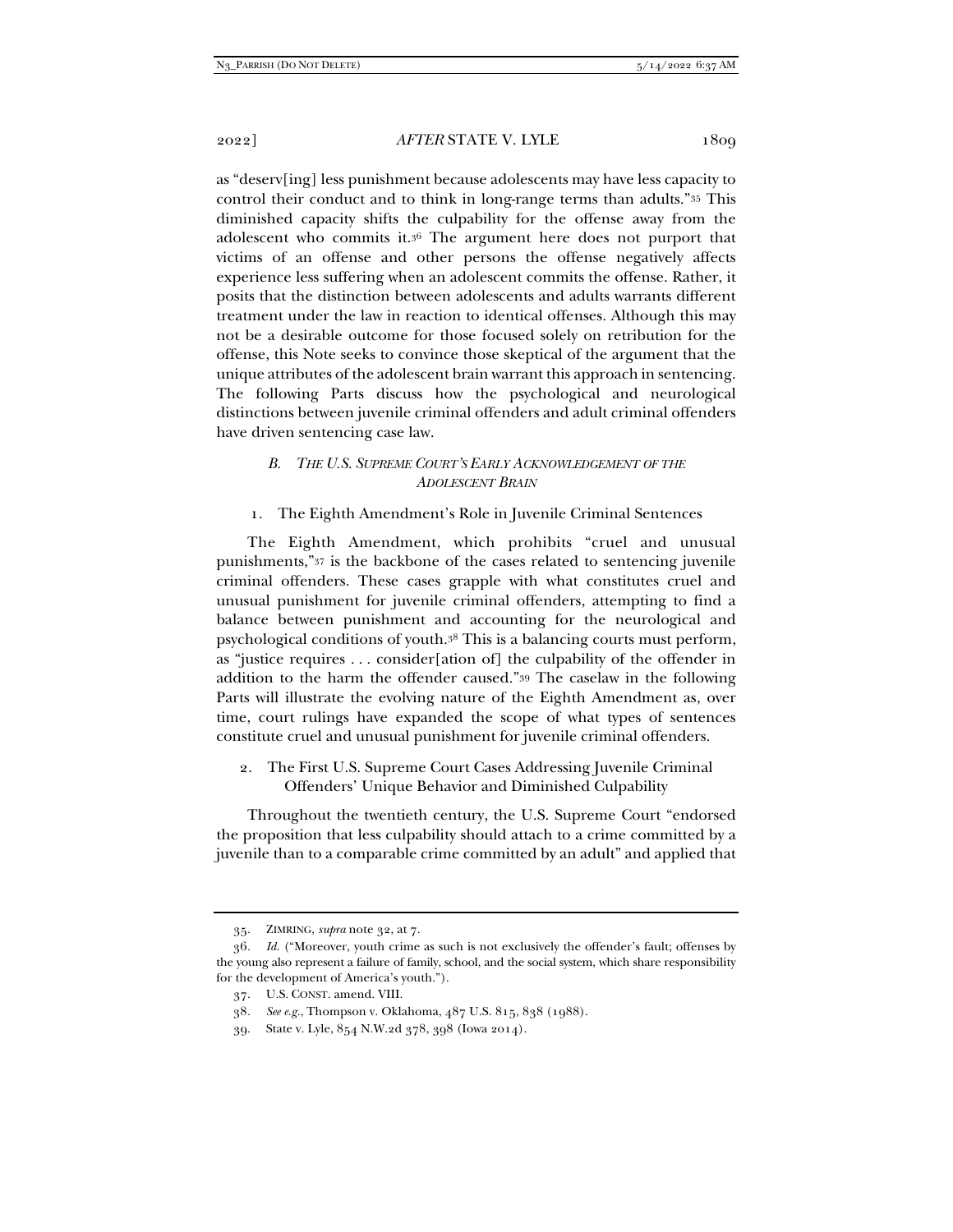principle to sentencing.40 Early recognition "of [the] great instability which the crisis of adolescence produces" paved the way for addressing the unique attributes of the adolescent brain.41 For instance, in 1979, in *Bellotti v. Baird*, the Court noted, "[D]uring the formative years of childhood and adolescence, minors often lack the experience, perspective, and judgement to recognize and avoid choices that could be detrimental to them."42 Even in the late 1970s, the Court was already beginning to identify the specific psychological and neurological markers of the juvenile criminal offender.43

The Court continued to distinguish the juvenile criminal offender from the adult criminal offender in subsequent cases. In 1982, in *Eddings v. Oklahoma*, it ruled that when the offender is a juvenile at the time of the crime, evidence of a troubled youth is "relevant mitigating evidence."44 Addressing why this type of evidence is particularly relevant when the offender is a youth, the Supreme Court noted that "youth is more than a chronological fact. It is a time and condition of life when a person may be most susceptible to influence and to psychological damage."45 Eddings was a 16-year-old boy at the time of his offense and had been sentenced to death.46 Early cases, like *Eddings*, established a clear difference between juvenile and adult criminal offenders that the Supreme Court began applying to cases involving the issue of cruel and unusual punishment within juvenile criminal sentencing.47

The first of these cases was the 1988 case, *Thompson v. Oklahoma*, in which the Supreme Court ruled the death penalty for juvenile criminal offenders under the age of 16 constituted cruel and unusual punishment under the Eighth and Fourteenth Amendments.48 The Court limited the potential punishments for some juvenile criminal offenders, but it imposed a strict age cutoff that excluded many juveniles. The Court chose age 16 because "[t]here is . . . complete or near unanimity among all 50 States and the District of Columbia in treating a person under 16 as a minor for several important purposes" and pointed to several different states' legislation concerning driving, marriage, gambling, and other areas that treated those under 16 as minors.49 The Court justified youths' diminished culpability because "their

45*. Id.* at 115 (footnote omitted).

46*. Id.* at 105. Eddings's death sentence was constitutional for juvenile criminal offenders at the time he was sentenced, and the punishment of death for juvenile criminal offenders below the age of 16, the same age as Eddings, would not be deemed unconstitutional by the U.S. Supreme Court until six years after his case was decided. Thompson v. Oklahoma, 487 U.S. 815, 838 (1988).

49*. Id.* at 824 (footnote omitted).

 <sup>40.</sup> Thompson v. Oklahoma, 487 U.S. 815, 833–38 (1988).

<sup>41</sup>*. See* Haley v. Ohio, 332 U.S. 596, 599 (1948).

 <sup>42.</sup> Bellotti v. Baird, 443 U.S. 622, 635 (1979) (footnote omitted).

<sup>43</sup>*. Id.*

 <sup>44.</sup> Eddings v. Oklahoma, 455 U.S. 104, 113–15 (1982).

<sup>47</sup>*. See, e.g.*, *Thompson*, 487 U.S. at 838.

<sup>48</sup>*. Id.*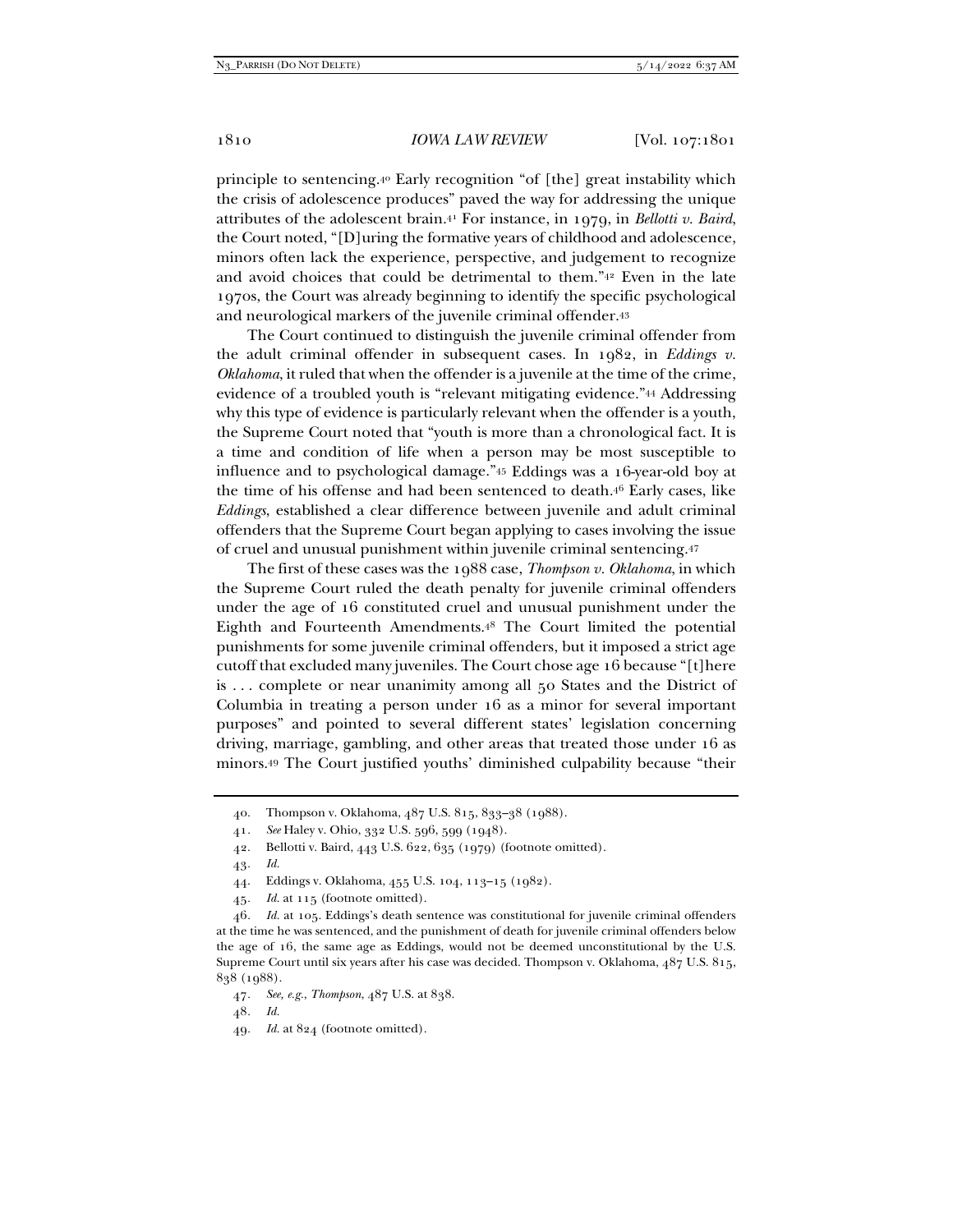irresponsible conduct is not as morally reprehensible as that of an adult."<sup>50</sup> Subsequent cases, discussed below, built upon and expanded this reasoning.

- *C.* ROPER*,* GRAHAM*, AND* MILLER*: SIGNIFICANT U.S. SUPREME COURT RULINGS ON JUVENILE SENTENCING*
	- 1. *Roper*: A Categorical Ban on the Death Penalty for All Juveniles

In 2005, 17 years after the Supreme Court banned the death penalty for juvenile criminal offenders under the age of 16, a new petitioner asked the court to address a broader version of this issue.51 This time, the Court considered whether the punishment could ever be suitable for juvenile offenders of *any* age.52 The Court answered in the negative and addressed the age group left out of *Thompson*: "The qualities that distinguish juveniles from adults do not disappear when an individual turns 18."53 Before this ruling, 365 people were executed in the United States for offenses they committed under the age of 18.54 Recognizing laws restricting all juveniles under 18 from engaging in activities like drinking, smoking, marrying, and voting because of the age group's lack of maturity made it difficult for the Court to justify allowing their execution.55 Accordingly, the Court placed a categorical ban on the death penalty for all juveniles (those under the age of 18), making it impossible to execute an individual convicted of any crime committed in their youth.56

## 2. *Graham*: Expanding Juveniles' Protections from Excessive Punishment

Even after *Roper*, the question of what else constituted too great a punishment for youth remained open, as *Roper's* reasoning had the potential to apply to other types of sentences.57 In 2010, five years after *Roper*, the Supreme Court ruled in *Graham v. Florida* that life imprisonment without parole was cruel and unusual punishment for a juvenile criminal offender convicted of a nonhomicide offense.58 In establishing this additional

<sup>50</sup>*. Id.* at 835 (footnote omitted).

<sup>51</sup>*. See generally* Roper v. Simmons, 543 U.S. 551 (2005) ("This case requires us to address, for the second time in a decade and a half, whether it is permissible under the Eighth and Fourteenth Amendments to the Constitution of the United States to execute a juvenile offender who was older than 15 but younger than 18 when he committed a capital crime.").

<sup>52</sup>*. Id.*

<sup>53</sup>*. Id.* at 574; and *Thompson*, 487 U.S. at 836–38.

<sup>54</sup>*. Executions of Juveniles in the U.S. 1976–2005*, DEATH PENALTY INFO.CTR., https://deathpenalty info.org/policy-issues/juveniles/executions-of-juveniles-since-1976 [https://perma.cc/JJD8-B8Z6].

<sup>55</sup>*. See Roper*, 543 U.S. at 558.

<sup>56</sup>*. Id.* at 567–69.

<sup>57</sup>*. See id.* at 569 ("[G]eneral differences between juveniles under 18 and adults demonstrate that juvenile offenders cannot with reliability be classified among the worst offenders.").

 <sup>58.</sup> Graham v. Florida, 560 U.S. 48, 74 (2010).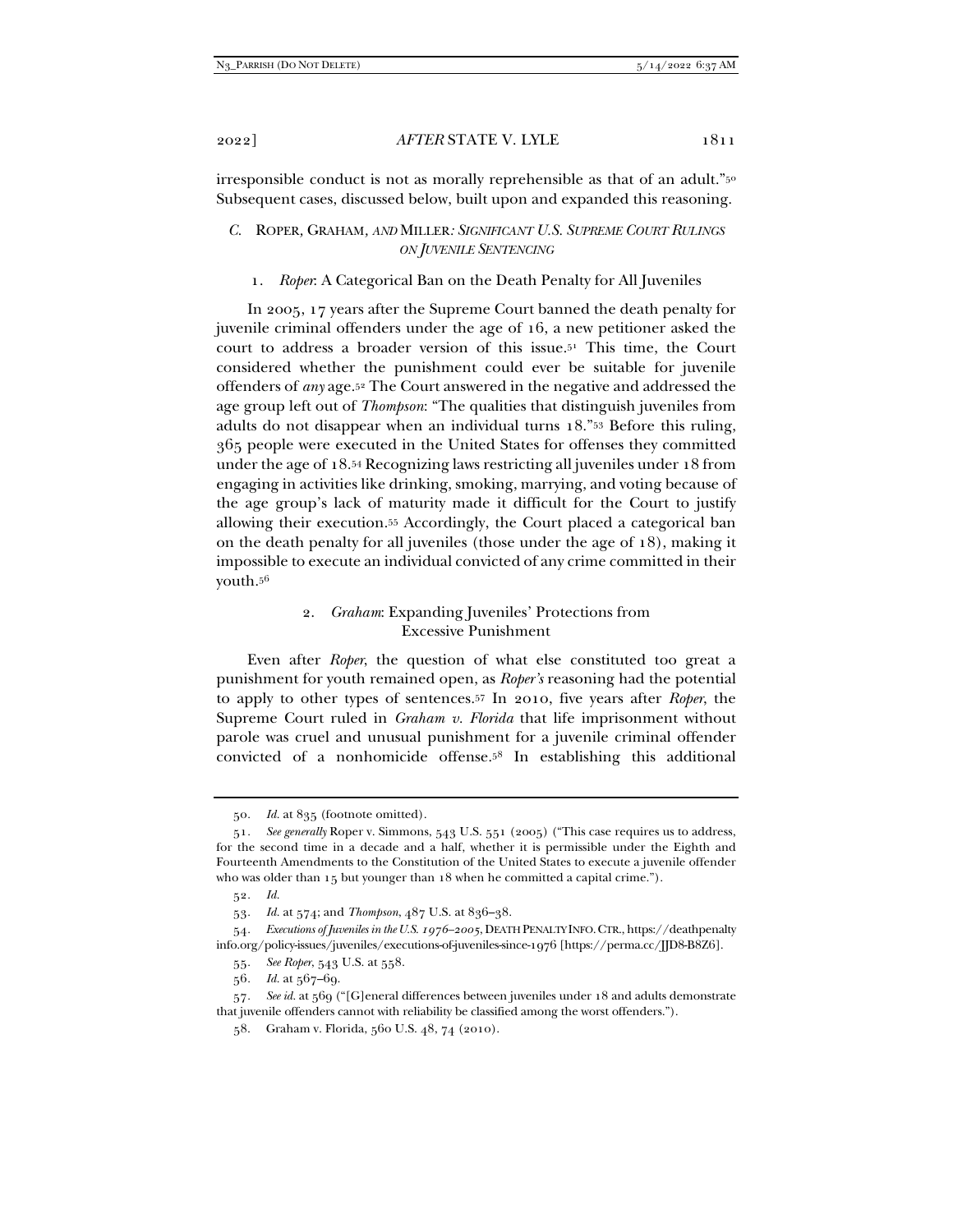categorical ban within juvenile criminal sentencing, the Court reasoned that along with the death penalty, "'[t]he differences between juvenile and adult offenders are too marked and well understood to risk allowing a youthful person to receive' a sentence of life without parole for a nonhomicide crime 'despite insufficient culpability.'"59

With a categorical ban, the Court completely closed the door on the possibility of any person receiving life imprisonment without the possibility of parole for any nonhomicide crime committed below the age of 18.60 The reasoning behind choosing a categorical rule was that it "avoids the risk that, as a result of these difficulties, a court or jury will erroneously conclude that a particular juvenile is sufficiently culpable to deserve life without parole for a nonhomicide."61 This protection, though only for juvenile criminal offenders convicted of *nonhomicide* offenses, confirmed the existence of punishments outside of death that may be uniformly cruel and unusual for juveniles.<sup>62</sup>

3. *Miller*: Recognizing the Cruel and Unusual Nature of Mandatory Life Imprisonment Without Parole for Juveniles

In 2012, in *Miller v. Alabama*, the Supreme Court further expanded the scope of cruel and unusual punishments for juvenile criminal offenders by banning mandatory life sentences without the possibility of parole for juvenile criminal offenders who had committed homicides.63 This time, however, the Court did not institute a categorical ban.64 Rather, it ruled individualized sentencing decisions—considering the offender's "chronological age and its hallmark features"—are required before imposing a mandatory life sentence with no possibility of parole.<sup>65</sup> The two juvenile offenders in this case were  $14$ year-old boys when they were mandatorily sentenced to life without parole.<sup>66</sup> This ruling did not preclude juvenile criminal offenders from receiving mandatory life sentences with no possibility of parole, but it did make it much more unlikely that they would, allowing for different sentencing options.<sup>67</sup>

65*. Id.* at 477 ("Mandatory life without parole for a juvenile precludes consideration of his chronological age and its hallmark features—among them, immaturity, impetuosity, and failure to appreciate risks and consequences. It prevents taking into account the family and home environment that surrounds him . . . [and] neglects the circumstances of the . . . offense . . . .").

66*. Id.* at 465.

67*. Id.* at 489 ("Discretionary sentencing in adult court would provide different options: There, a judge or jury could choose, rather than a life-without-parole sentence, a lifetime prison term *with* the possibility of parole or a lengthy term of years").

<sup>59</sup>*. Id.* at 78 (quoting *Roper*, 543 U.S. at 572–73) (alteration in original).

<sup>60</sup>*. Id.* at 78–79.

<sup>61</sup>*. Id.*

<sup>62</sup>*. Id.* at 78.

 <sup>63.</sup> Miller v. Alabama, 567 U.S. 460, 489 (2012).

<sup>64</sup>*. Id.* ("*Graham*, *Roper*, and our individualized sentencing decisions make clear that a judge or jury must have the opportunity to consider mitigating circumstances before imposing the harshest possible penalty for juveniles.").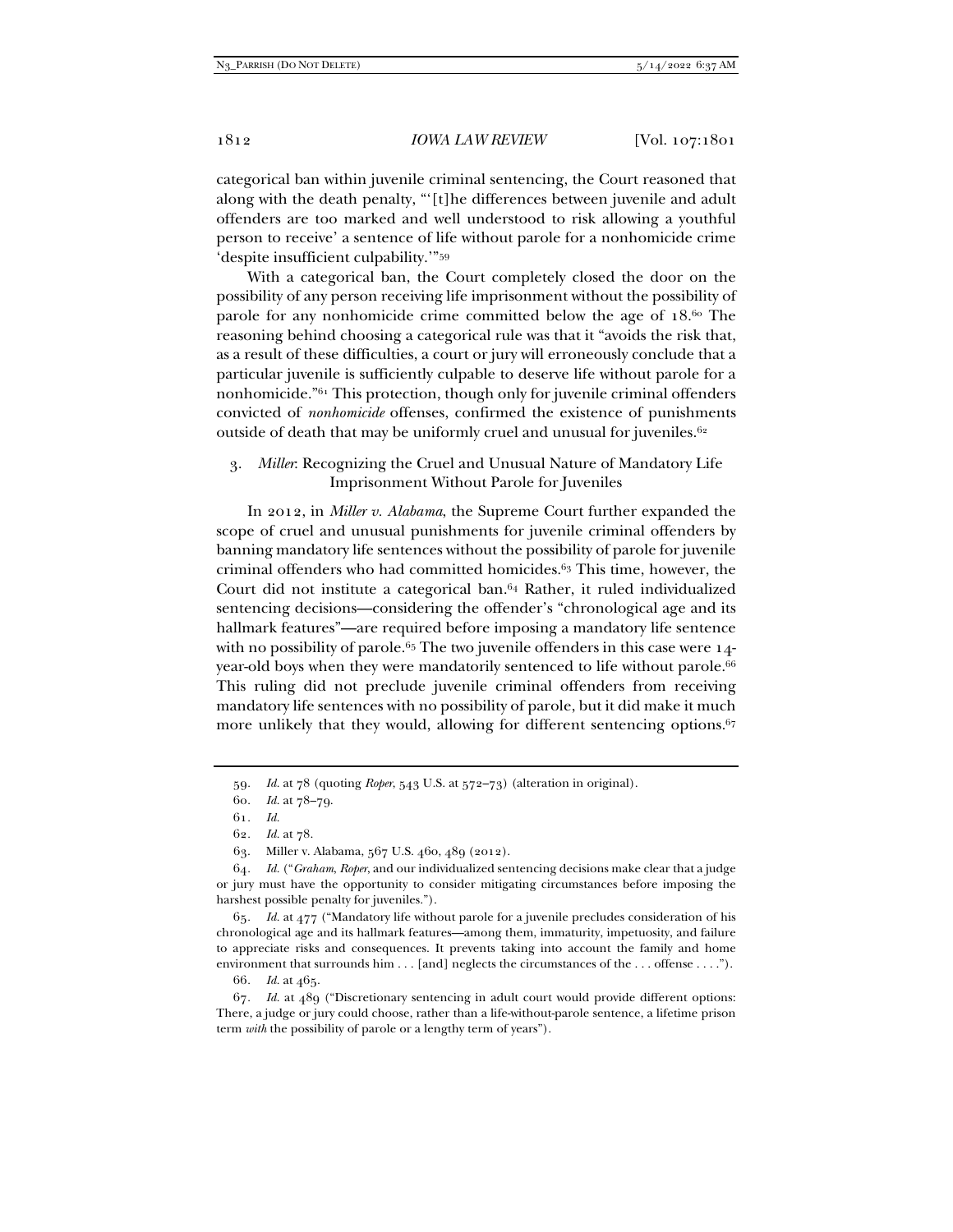Today, the United States is "the only nation that sentences people to life without parole for crimes committed before turning 18."68

4. The Recurring Themes of the Three Rulings

These three Supreme Court rulings laid the groundwork for defining cruel and unusual punishment as it relates to sentencing juvenile criminal offenders. Taking into account the biological and developmental conditions of the youth, the rulings demand "that a judge or jury must have the opportunity to consider mitigating circumstances before imposing the harshest possible penalty for juveniles."69 However, the aforementioned cases do not define these punishments exactly, leaving room for states to decide. These cases and the developing psychology and neuroscience on the adolescent brain prompted the Iowa Supreme Court to begin defining the scope of cruel and unusual punishment as it relates to juvenile criminal sentences within Iowa.

#### *D. THE* MILLER-GRAHAM-ROPER *APPROACH: THE IOWA SUPREME COURT EXPANDS PROTECTIONS FOR JUVENILES IN THE STATE SENTENCING PROCESS*

#### 1. *State v. Ragland*: An Interpretation and Possible Expansion of *Miller*

After *Miller*, the Iowa Supreme Court faced the question of whether to apply the decision retroactively.<sup>70</sup> In 2013, the court answered this question in the affirmative. In *State v. Ragland*, the court interpreted *Miller* generously, applying it "to sentences that are the functional equivalent of life without parole."71 The Governor of Iowa, in response to *Miller*, had commuted the sentences of 38 juvenile criminal offenders in the state serving life with no possibility of parole "to life with no possibility for parole for sixty years and directed that no credit be given for earned time."72 In finding this commuted sentence unconstitutional, the *Ragland* court noted that "it is important that the spirit of the law not be lost in the application of the law."73 The *Ragland* court acknowledged the psychology and neuroscience underpinning its reasoning, stating, "[i]n light of our increased understanding of the decision making of youths, the sentencing process must be tailored to account in a meaningful way for the attributes of juveniles that are distinct from adult conduct."74 The court would carry this sentiment into related future decisions

74*. Id.*

 <sup>68.</sup> Josh Rovner, *Juvenile Life Without Parole: An Overview*, SENT'G PROJECT (May 24, 2021), https://www.sentencingproject.org/publications/juvenile-life-without-parole [https://perma.cc  $/[2D_3$ -APMG].

 <sup>69.</sup> *Miller*, 567 U.S. at 489.

 <sup>70.</sup> State v. Ragland, 836 N.W.2d 107, 117 (Iowa 2013).

<sup>71</sup>*. Id.* at 121–22.

<sup>72</sup>*. Id.* at 111.

<sup>73</sup>*. Id.* at 121.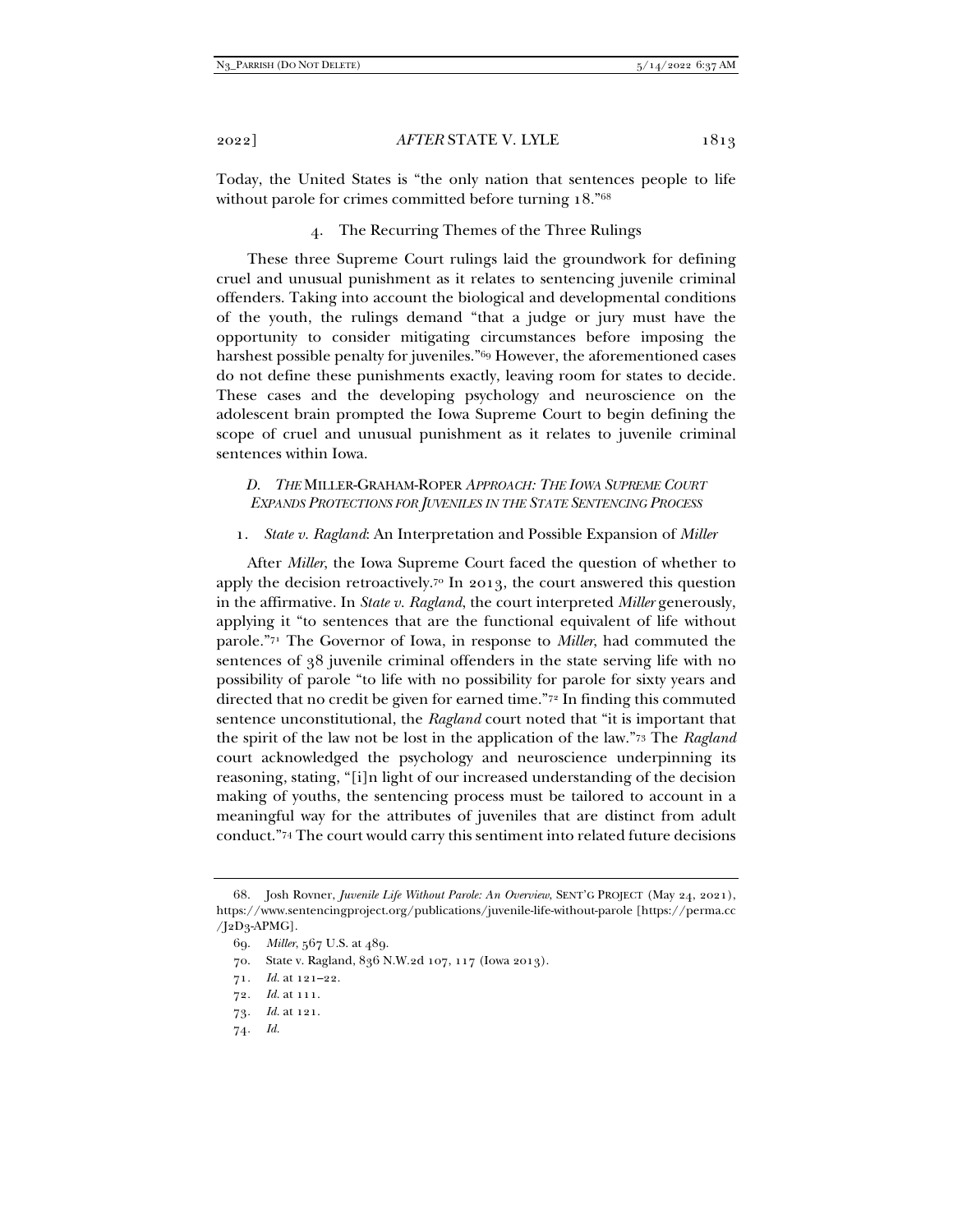identifying and eliminating cruel and unusual punishments for juvenile criminal offenders.

#### 2. *State v. Null:* Another Expansion of *Miller*

In 2013, in *State v. Null*, the Iowa Supreme Court again found a "functional equivalent" to a life sentence without the possibility of parole, this time with a shorter timeline, expanding its interpretation of *Miller* by ruling a 52.5-year minimum sentence must be viewed in light of the *Miller*  framework.75 This expansion solidified how the Iowa Supreme Court would interpret *Roper*: "[T]he reasoning in *Roper*, namely, that juveniles are materially different from adults for the purposes of assessing criminal culpability, ha[s] broad applicability outside the death penalty context."76

The *Null* court also recognized the distinction between adolescents and adults in other areas of the law.77 In a later case involving a 17-year-old convicted of two first-degree robberies who received a 50-year sentence with no possibility of parole for 35 years the court wrote: "We think in light of the principles articulated in *Miller* and *Null* that it should be relatively rare or uncommon that a juvenile be sentenced to a lengthy prison term without the possibility of parole for offenses like those involved in this case."78 This reasoning created the potential for sentences less severe than the death penalty or life without the possibility of parole (or its functional equivalent) to constitute cruel and unusual punishment.

## *E.* STATE V. LYLE*: THE IOWA SUPREME COURT RULES MANDATORY MINIMUM SENTENCES FOR JUVENILE OFFENDERS UNCONSTITUTIONAL . . . WITH A CATCH*

With the groundwork set by generous interpretations of *Miller*, the Iowa Supreme Court made a historic decision in 2014. In *State v. Lyle* it became the first court to "prohibit[] a statutory schema that prescribes a mandatory minimum sentence for a juvenile offender."79 As justification for this decision, the Court cited an evolving Eighth Amendment framework in light of the enhanced understanding of the adolescent brain.<sup>80</sup> It stated that "punishments" once thought just and constitutional may later come to be seen as fundamentally repugnant to the core values contained in our State and Federal Constitutions

 <sup>75.</sup> State v. Null, 836 N.W.2d 41, 71 (Iowa 2013).

<sup>76</sup>*. Id.* at 69–70.

<sup>77</sup>*. Id.* at 53 ("Many areas of the law reflect the differences between youth and adults. For instance, adolescents are prohibited by law from engaging in certain behavior thought to be risky. In Iowa, youth under age twenty-one are not permitted access to alcohol, or to engage in parimutuel betting. Further, those under age eighteen are not permitted access to tobacco products, or to obtain tattoos. The transfer of firearms to a minor is a criminal offense. The State grants graduated driver's licenses to youth between the ages of fourteen and seventeen under certain restrictions" (citations omitted)).

 <sup>78.</sup> State v. Pearson, 836 N.W.2d 88, 96 (Iowa 2013).

 <sup>79.</sup> State v. Lyle, 854 N.W.2d 378, 386, 400 (Iowa 2014).

<sup>80</sup>*. See id.* at 384–85.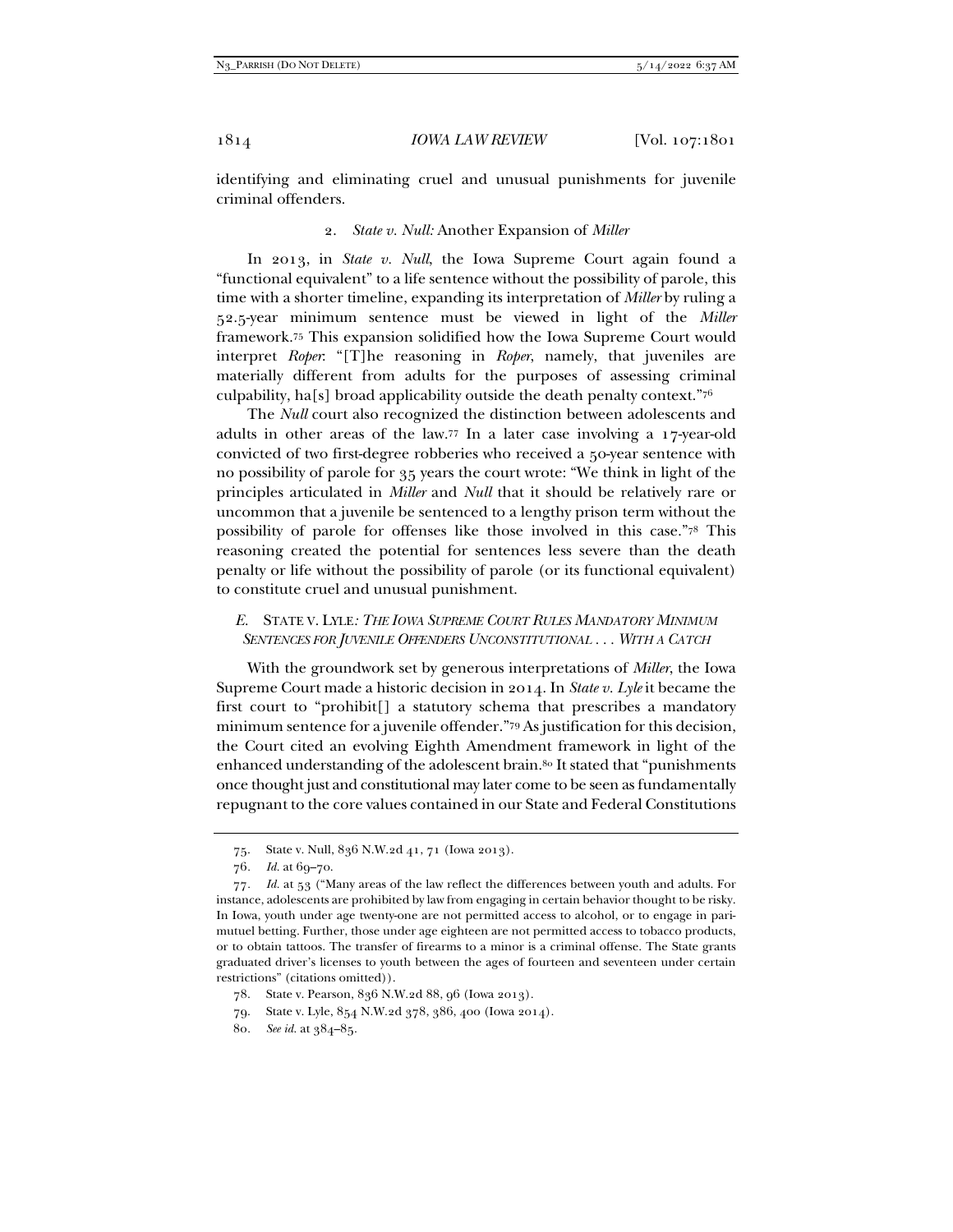as we grow in our understanding over time."81 The court decided mandatory minimum sentences do not "adequately protect[] the rights of juveniles within the context of the constitutional protection from . . . cruel and unusual punishment."82 However, there is an important caveat to this ruling: it is not a categorical ban. As long as the court considers youth and its attributes as mitigating factors, it can impose the relevant mandatory sentence on a juvenile criminal offender.83

# *F. POST-*LYLE*: THE MANDATORY MINIMUM SENTENCE REMAINS A THREAT FOR JUVENILE CRIMINAL OFFENDERS*

After *Lyle*, Iowa Supreme Court decisions related to sentencing juvenile offenders revolved around which factors a court must consider in its individual analysis of juveniles and the scope of *Lyle*.84 The court clearly stated, "the default rule in sentencing a juvenile is that they are not subject to minimum periods of incarceration."85 However, the court also made it clear *Lyle* was limited to "statutorily imposed minimums," reiterating that, after individual analysis, a juvenile can still receive the equivalent of a mandatory minimum sentence.86

Individual sentencing analysis, the court ruled, must be "grounded in science . . . rather than based on generalized attitudes of criminal behavior that may or may not be correct as applied to juveniles."87 The court expanded on this notion, highlighting the role of expert testimony<sup>88</sup> and defining the

 84. State v. Roby, 897 N.W.2d 127, 145 (Iowa 2017) ("Properly applied, these factors ensure the constitutional guarantee against cruel and unusual punishment is satisfied."); State v. White, 903 N.W.2d 331, 333 (Iowa 2017) ("[W]e emphasized the important role of expert testimony when applying the relevant factors. The same scientific evidence responsible for revealing the constitutional infirmity of mandatory minimum sentencing statutes for juveniles must continue to inform judges in performing their difficult job of applying the relevant factors to decide if juveniles should be ineligible for parole for a minimum period of their incarceration.") (citation omitted) (holding a district court judge incorrectly applied the *Lyle* factors in an individualized sentencing hearing, leading the district judge to erroneously sentence a juvenile criminal offender to a seven-year period of mandatory incarceration); and State v. Zarate, 908 N.W.2d 831, 841, 854 (Iowa 2018) ("We agree that the sentencing court must treat the relevant factors associated with youth that we first set forth in *Lyle* as mitigating.").

87*. White*, 903 N.W.2d at 333–34.

88*. Id.* at 333 ("In particular, we emphasized the important role of expert testimony when applying the relevant factors. The same scientific evidence responsible for revealing the constitutional infirmity of mandatory minimum sentencing statutes for juveniles must continue to inform judges in performing their difficult job of applying the relevant factors to decide if juveniles should be ineligible for parole for a minimum period of their incarceration." (citations omitted)).

<sup>81</sup>*. Id.* at 385.

<sup>82</sup>*. Id.* at 399.

<sup>83</sup>*. Id.* at 401 ("[J]uveniles can still be sentenced to long terms of imprisonment, but not mandatorily" (footnote omitted)).

<sup>85</sup>*. Roby*, 897 N.W.2d at 144.

<sup>86</sup>*. Id.* at 143.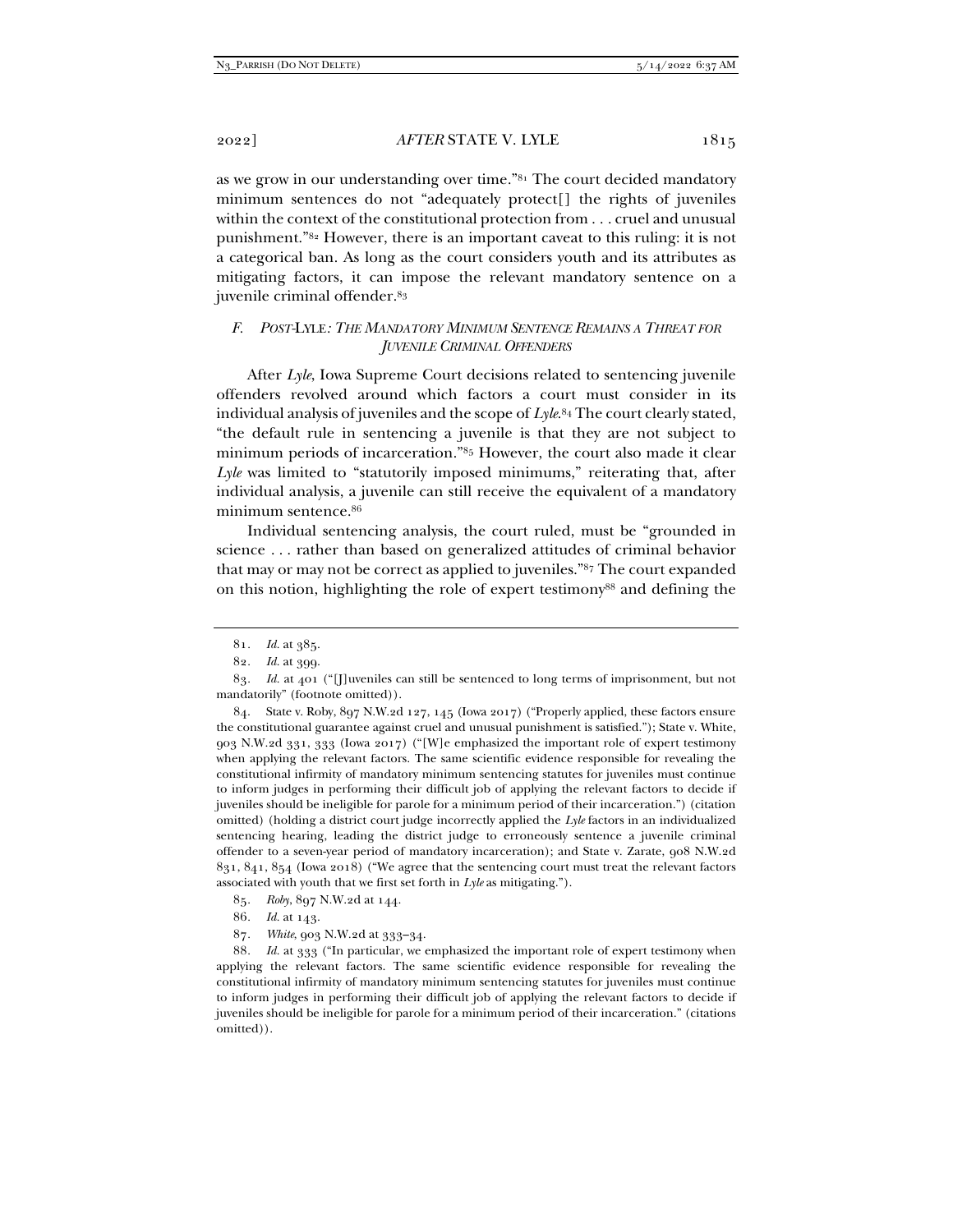"factors that a district court must use in determining whether the minimum period of incarceration without parole is warranted."89 They are:

(1) the age of the offender and the features of youthful behavior, such as "immaturity, impetuosity, and failure to appreciate risks and consequences"; (2) the particular "family and home environment" that surround the youth; (3) the circumstances of the particular crime and all circumstances relating to youth that may have played a role in the commission of the crime; (4) the challenges for youthful offenders in navigating through the criminal process; and (5) the possibility of rehabilitation and the capacity for change.90

As long as these factors are properly considered, it is within a sentencing court's discretion to sentence juveniles as it pleases within the basic constitutional limits.91 When a district court holds an individual hearing and decides to sentence a juvenile offender for a period of time without the possibility of parole, the standard of review is for abuse of discretion.92

As a result of this individual analysis approach, courts currently sentence juvenile offenders to lengthy mandatory terms operating under "the default rule" that "juvenile[s] . . . are not subject to minimum periods of incarceration."93 For instance, in 2019, in *Goodwin v. Iowa District Court for Davis County*, the Iowa Supreme Court upheld a district court's decision to sentence a juvenile offender to 50 years with a 25-year mandatory minimum sentence without the opportunity for parole after an individualized hearing.94 Michael Goodwin Jr. was 16 years old at the time of his offense.95 Furthermore, in 2020, the Iowa Supreme Court again upheld a juvenile offender's lengthy mandatory minimum sentence in *State v. Majors*.96 The district court sentenced Majors to 17.5 years, "not[ing] that Majors was nearly age eighteen when he committed the crime."97 "Jarrod Dale Majors was a seventeen-year-old high school senior" at the time of his offense and, at age 35, he was still serving the mandatory period of his sentence.98 Although *Lyle*

 96. State v. Majors, 940 N.W.2d 372, 377 (Iowa 2020) ("[W]e determine the district court did not abuse its discretion by imposing the mandatory minimum after considering the youth sentencing factors under *Roby*.").

97*. Id.* at 388.

98*. Id.* at 376–77.

<sup>89</sup>*. Zarate*, 908 N.W.2d at 841.

<sup>90</sup>*. Id.* (citations omitted).

 <sup>91.</sup> State v. Crooks, 911 N.W.2d 153, 173 (Iowa 2018).

<sup>92</sup>*. White*, 903 N.W.2d at 333.

 <sup>93.</sup> State v. Roby, 897 N.W.2d 127, 144 (Iowa 2017).

 <sup>94.</sup> Goodwin v. Iowa Dist. Ct. for Davis Cnty., 936 N.W.2d 634, 637 (Iowa 2019) ("A failure to conduct an individualized hearing before imposing a mandatory minimum sentence would render a juvenile's sentence unconstitutional and subject to a challenge as an illegal sentence. This defendant, however, received an individualized sentencing hearing that addressed the *Miller*/*Lyle*/*Roby* factors.").

<sup>95</sup>*. Id.* at 637.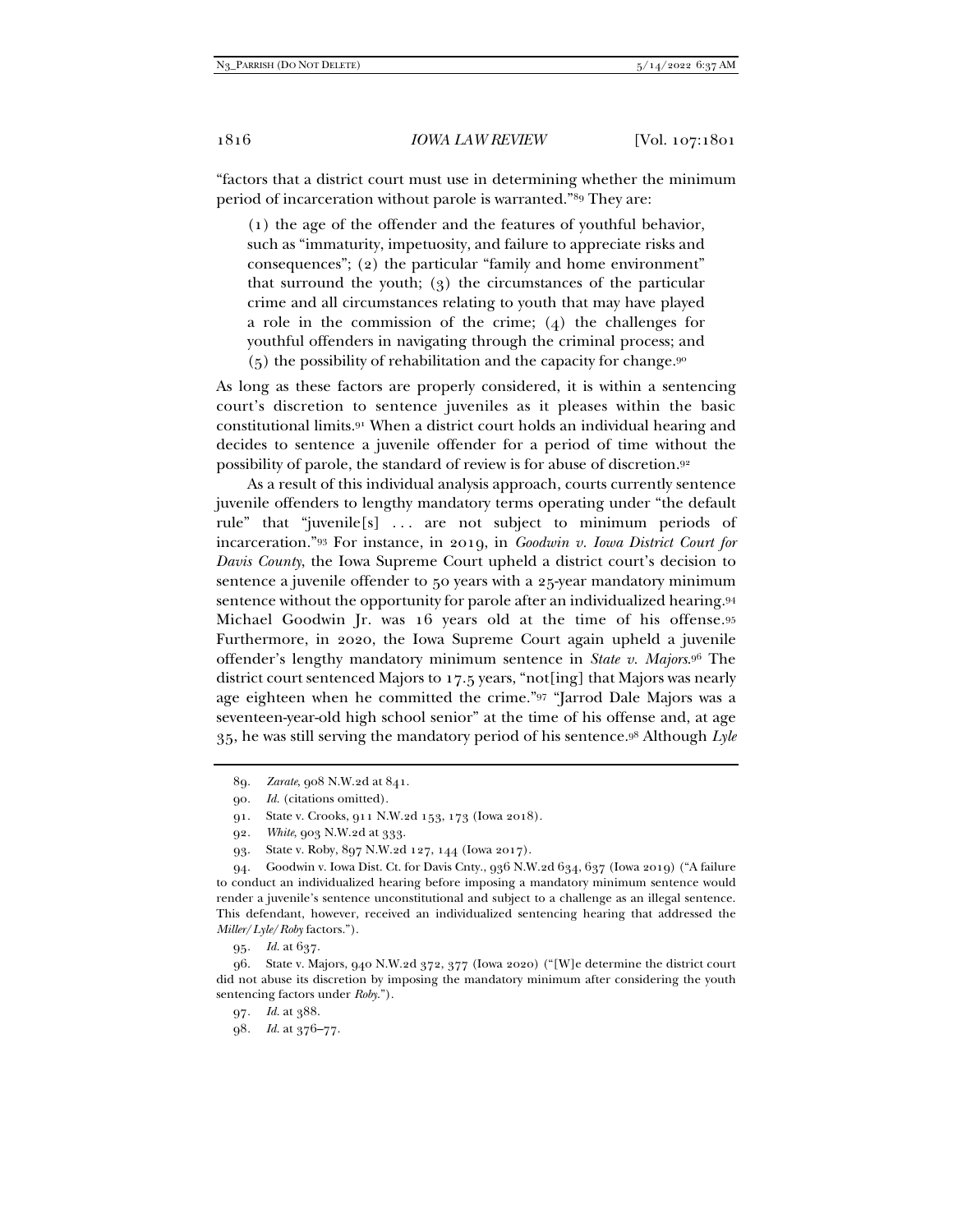placed mandatory minimum sentences under the umbrella of cruel and unusual punishments for juvenile offenders, those who break the law during adolescence are not completely shielded from mandatory periods of incarceration.99

III. THE IMPORTANCE OF A JUST SENTENCING PROCESS FOR JUVENILE CRIMINAL OFFENDERS AND THE PROBLEMATIC RESULTS OF *STATE V. LYLE*

This Part explains the importance of a just sentencing process for juvenile offenders and addresses the problematic outcome of *State v. Lyle*. Beginning with the importance of a just state sentencing process, this Part explores why punishments can be particularly severe for juvenile criminal offenders in comparison to adult criminal offenders, highlights the weakness of retribution as a goal for punishing juvenile criminal offenders, and explains the enhanced capacity of juvenile criminal offenders to rehabilitate. A just state sentencing process will consider these factors when sentencing juvenile criminal offenders and avoid the pitfalls of a process that does not. Finally, this Part will address the aftermath of *Lyle* and show, by highlighting the inadequacies of the individualized sentencing hearing process, the ruling does not shield juvenile criminal offenders from the cruel and unusual punishment it identified, leaving room for injustice within the Iowa sentencing process.

# *A. A SENTENCING PROCESS ACCOUNTING FOR A JUVENILE CRIMINAL OFFENDER'S UNIQUE ATTRIBUTES AVOIDS EXCESSIVE PUNISHMENT AND PROMOTES REHABILITATION*

1. Punishments Can Be Particularly Severe for Juvenile Offenders

When a juvenile criminal offender faces the same sentence as an adult counterpart, the individual's youth creates a variance in the sentence's impact, increasing its severity for the juvenile. The Supreme Court explains this concept in *Graham v. Florida* in the context of life without parole:

Life without parole is an especially harsh punishment for a juvenile. Under this sentence a juvenile offender will on average serve more years and a greater percentage of his life in prison than an adult offender. A 16-year-old and a 75-year-old each sentenced to life without parole receive the same in punishment in name only.<sup>100</sup>

In essence, the impact of a particular sentence on an adolescent is greater than on an adult because the adolescent will be punished for a greater percentage of their life than the adult. That discrepancy, Justice Kennedy wrote, "cannot be ignored."<sup>101</sup> Underlying this concept is the notion that,

<sup>99</sup>*. Id.* at 391; State v. Lyle, 854 N.W.2d 378, 403 (Iowa 2014).

 <sup>100.</sup> Graham v. Florida, 560 U.S. 48, 70 (2010).

<sup>101</sup>*. Id.*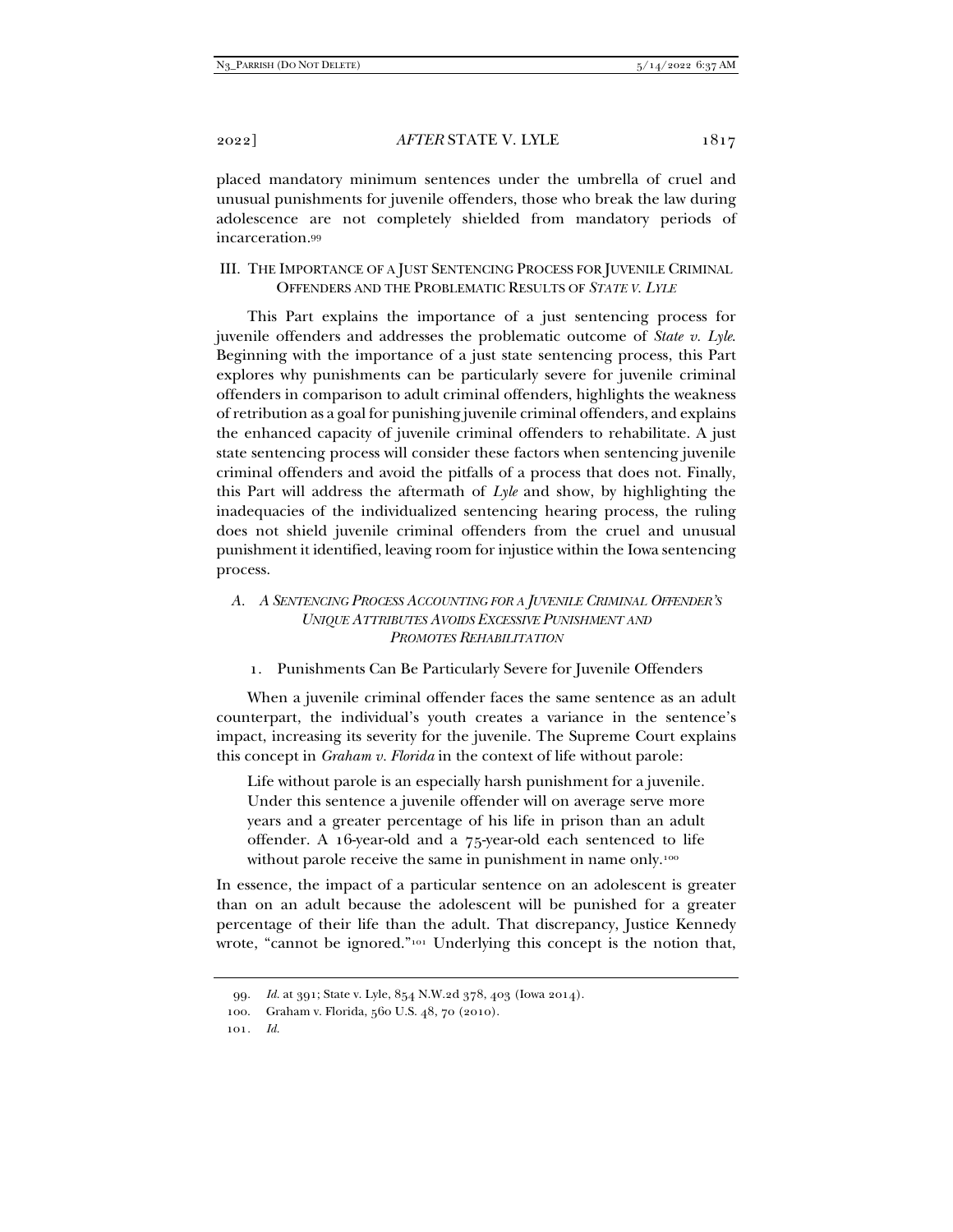while some punishments are traditionally considered suitable, or fitting the offense, for adult criminal offenders, they are not always suitable for juvenile criminal offenders. A state sentencing process that considers this is better equipped to achieve more just outcomes by imposing sentences that fit the offense the juvenile committed and account for the unique attributes of the adolescent brain.

# 2. Retribution is a Weak Justification for Punishing Juvenile Criminal Offenders

Although retribution stands as one of the four traditional goals of punishment (along with deterrence, incapacitation, and rehabilitation),<sup>102</sup> it holds little weight as a justification for punishing juvenile criminal offenders. Retribution embodies the idea that "people who break the law deserve to be punished."103 The U.S. Supreme Court noted in *Roper v. Simmons*, "[w]hether viewed as an attempt to express the community's moral outrage or as an attempt to right the balance for the wrong to the victim, the case for retribution is not as strong with a minor as with an adult."104 This idea is grounded in the psychological and neurological attributes of adolescents that distinguish them from adults.105 Their "culpability or blameworthiness is diminished, to a substantial degree, by reason of youth and immaturity."<sup>106</sup>

The adolescent brain, by no fault of the individual it inhabits, is not fully developed, and this has behavioral consequences that can make the adolescent more susceptible to criminal activity.107 So, when an adolescent commits a criminal act, it is not as easily justifiable to find that adolescent deserving of punishment when the act may be grounded in the innate neurological and psychological conditions of youth. Retribution is not as suitable as other traditional goals of punishment for juvenile criminal offenders in a just state sentencing process because it could lead the state to excessive punishment, blaming the youth for attributes beyond their control. Rather, a just state sentencing process should initially focus on other goals of punishment, such as rehabilitation.

3. Juvenile Criminal Offenders are Well-Suited for Rehabilitation

Courts, including the Iowa Supreme Court and the U.S. Supreme Court, have long recognized "that juveniles have rehabilitation potential exceeding

- 106*. Roper*, 543 U.S. at 571.
- 107*. See supra* Part II.A.2.

 <sup>102.</sup> DORIS LAYTON MACKENZIE, DEP'T OF JUST., SENTENCING AND CORRECTIONS IN THE 21ST CENTURY: SETTING THE STAGE FOR THE FUTURE 1 (2001), https://www.ncjrs.gov/pdffiles1/nij/189 106-2.pdf [https://perma.cc/SEH7-8JNS].

<sup>103</sup>*. Id.*

 <sup>104.</sup> Roper v. Simmons, 543 U.S. 551, 571 (2005).

<sup>105</sup>*. See supra* Part II.A.1.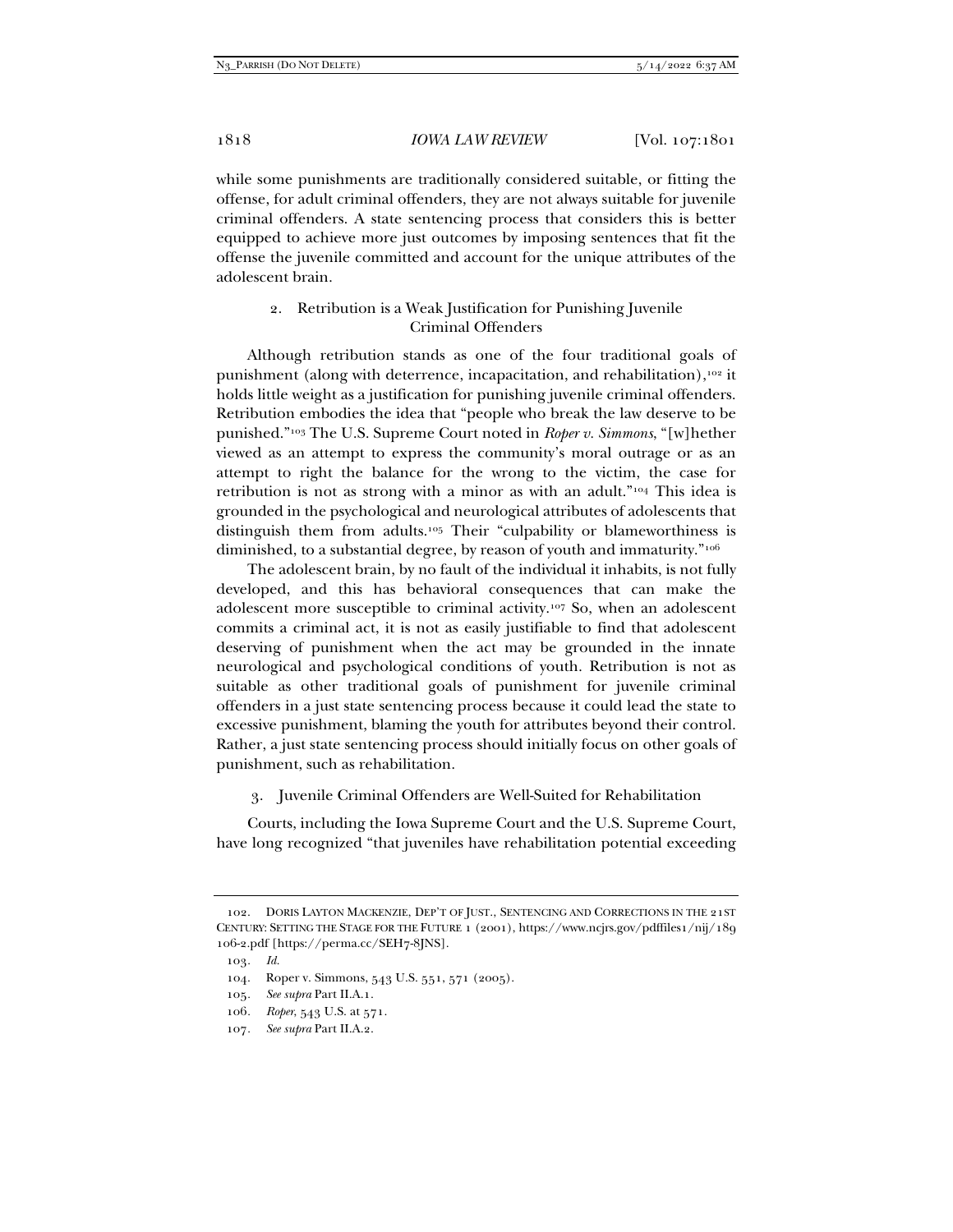that of adults."108 Rehabilitation is "the idea that the purpose of punishment is to apply treatment and training to the offender so that he is made capable of returning to society and functioning as a law-abiding member of the community."109 The greater potential for juvenile criminal offenders to rehabilitate has led courts to focus on rehabilitation over the other traditional goals of punishment.110

The source of this potential lies within the adolescent brain; the concept of "neuroplasticity" can explain the phenomenon.111 Neuroplasticity is "[t]he ability of the brain to form and reorganize synaptic connections, especially in response to learning or experience or following injury."112 As it learns, the brain changes shape and grows, and the more "plastic" a brain is, the more it is able to change shape and grow—in other words, to learn.<sup>113</sup> Adolescents have significantly more neuroplasticity than adults,<sup>114</sup> which means their ability to learn exceeds that of adults. An individual's ability to learn and grow is central to their ability to rehabilitate. If sentencing processes do not recognize and utilize this enhanced capacity for juvenile criminal offenders to rehabilitate, a great opportunity for rehabilitation within the criminal justice system is lost.

# 4. Individual State Approaches to Sentencing Juvenile Criminal Offenders Heavily Impacts the Severity of Available Punishments

An individual state's approach to sentencing juvenile criminal offenders can be the difference between appropriate and excessive punishment. In 2010, there were 123 juvenile criminal offenders serving life sentences without the opportunity for parole for nonhomicide offenses in the United

 <sup>108.</sup> State v. Pearson, 836 N.W.2d 88, 96 (Iowa 2013).

 <sup>109.</sup> David A. Thomas, Donald C. Clarke, Ian David Edge, Thomas J. Bernard & Antony Nicolas Allott, *Punishment*, BRITANNICA (Dec. 22, 2021), https://www.britannica.com/topic /punishment/Rehabilitation [https://perma.cc/M6K7-MR4B].

 <sup>110.</sup> State v. Zarate, 908 N.W.2d 831, 847 (Iowa 2018) ("[O]ur juvenile sentencing jurisprudence focuses heavily on the goal of rehabilitation over all others due to the increased capacity of juveniles to reform in comparison to adults.").

<sup>111</sup>*. See* Linda Patia Spear, *Adolescent Neurodevelopment*, 52 J. ADOLESCENT HEALTH S7, S10 (2012) ("The balance between plasticity and stability is tilted towards plasticity early in life—a time when there are many opportunities for the brain to be sculpted by experiences . . . . At maturity, the balance is shifted toward greater stability . . . .").

<sup>112</sup>*. Neuroplasticity*, LEXICO, https://www.lexico.com/en/definition/neuroplasticity [https:// perma.cc/R24D-SRH6].

<sup>113</sup>*. See* Sara Bernard, *Neuroplasticity: Learning Physically Changes the Brain*, EDUTOPIA (Dec. 1, 2010), https://www.edutopia.org/neuroscience-brain-based-learning-neuroplasticity [https://perma .cc/2UH2-C3FZ] ("[W]hen people repeatedly practice an activity or access a memory, their neural networks—groups of neurons that fire together, creating electrochemical pathways —shape themselves according to that activity or memory.").

<sup>114</sup>*. See* Spear, *supra* note 111, at S10 ("Basic science studies have also revealed evidence for 4–5 times higher rates of formation of new neurons during adolescence than in adulthood" (footnote omitted)).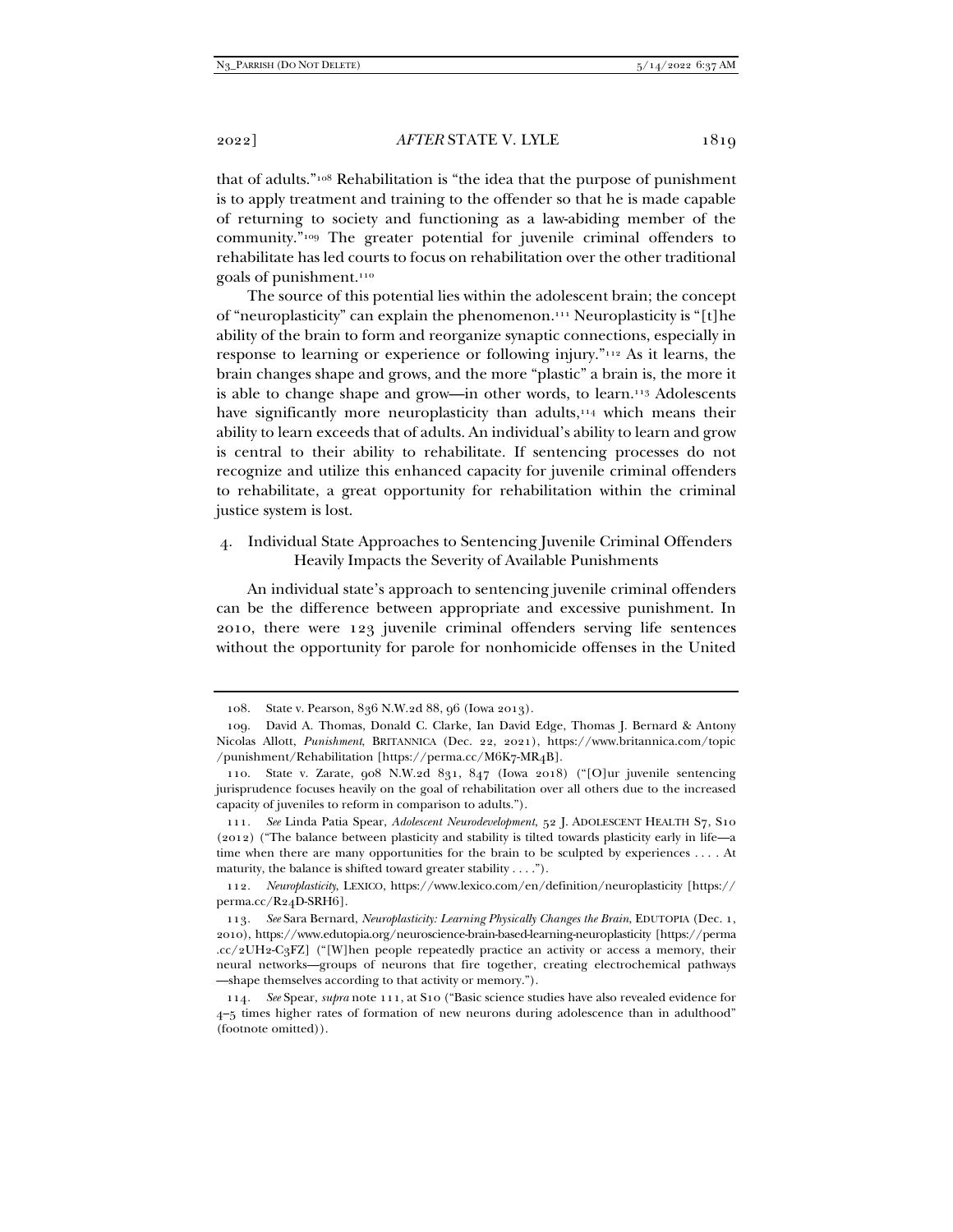States.<sup>115</sup> They were all sentenced within just 11 states, including Iowa.<sup>116</sup> Among those states, Florida housed a majority (77) of the juvenile criminal offenders serving sentences the Supreme Court would rule cruel and unusual in *Graham v. Florida* in 2010.117 Before the Supreme Court decided *Graham*, states could determine whether the scope of cruel and unusual punishment for juvenile criminal offenders included life sentences without parole for nonhomicide offenses.118 A state sentencing process that carefully considers the unique attributes of adolescents when sentencing juvenile criminal offenders can avoid cruel and unusual punishment, even before the Supreme Court recognizes the punishment as cruel and unusual.

This progressive state sentencing process is particularly relevant to mandatory minimum sentences and juvenile criminal offenders. In Washington, in 2012, before the state chose to impose a prohibition on mandatory minimum sentences similar to that which the Iowa Supreme Court imposed in *State v. Lyle*, two boys, Treson Roberts (16) and Zyion Houston-Sconiers (17), faced robbery charges after stealing candy and cell phones on Halloween night.119 Both boys faced mandatory minimum sentences due to the nature of the charges, and though "[t]he trial judge . . . 'wished he could have done more to reduce their sentences,'" he had to sentence one boy to 26 years and the other to 31 years in prison, "both without [the] opportunity for parole."120 In Iowa, with *Lyle*, the law would not have forced a trial judge to give those sentences.121 Individual states have great power to shape the sentencing process for juvenile criminal offenders within their borders, and this means states have the potential to promote rehabilitation and avoid severe punishments that focus on retribution.

#### *B. THE OUTCOME OF* LYLE *RUNS CONTRARY TO ITS RULING—INDIVIDUALIZED SENTENCING HEARINGS THREATEN CRUEL AND UNUSUAL PUNISHMENT*

1. Individualized Hearings Are Insufficient to Account for the Unique Attributes of Juvenile Criminal Offenders

The factors district courts consider in individualized sentencing hearings are limited and inadequate. They ignore the sentiment set forth in *Lyle*:

120*. Id.*

 <sup>115.</sup> Graham v. Florida, 560 U.S. 48, 64 (2010).

<sup>116</sup>*. Id.*

<sup>117</sup>*. Id.* at 64.

<sup>118</sup>*. See id.*

 <sup>119.</sup> Emily Steiner, *Mandatory Minimums, Maximum Consequences*, JUV. L. CTR. (Aug. 16, 2017), https://jlc.org/news/mandatory-minimums-maximum-consequences [https://perma.cc/6HZP -JAE6].

<sup>121</sup>*. See* State v. Lyle, 854 N.W.2d 378, 380 (Iowa 2014) ("[W]e hold a statute mandating a sentence of incarceration in a prison for juvenile offenders with no opportunity for parole until a minimum period of time has been served is unconstitutional under . . . the Iowa Constitution" (footnote omitted)).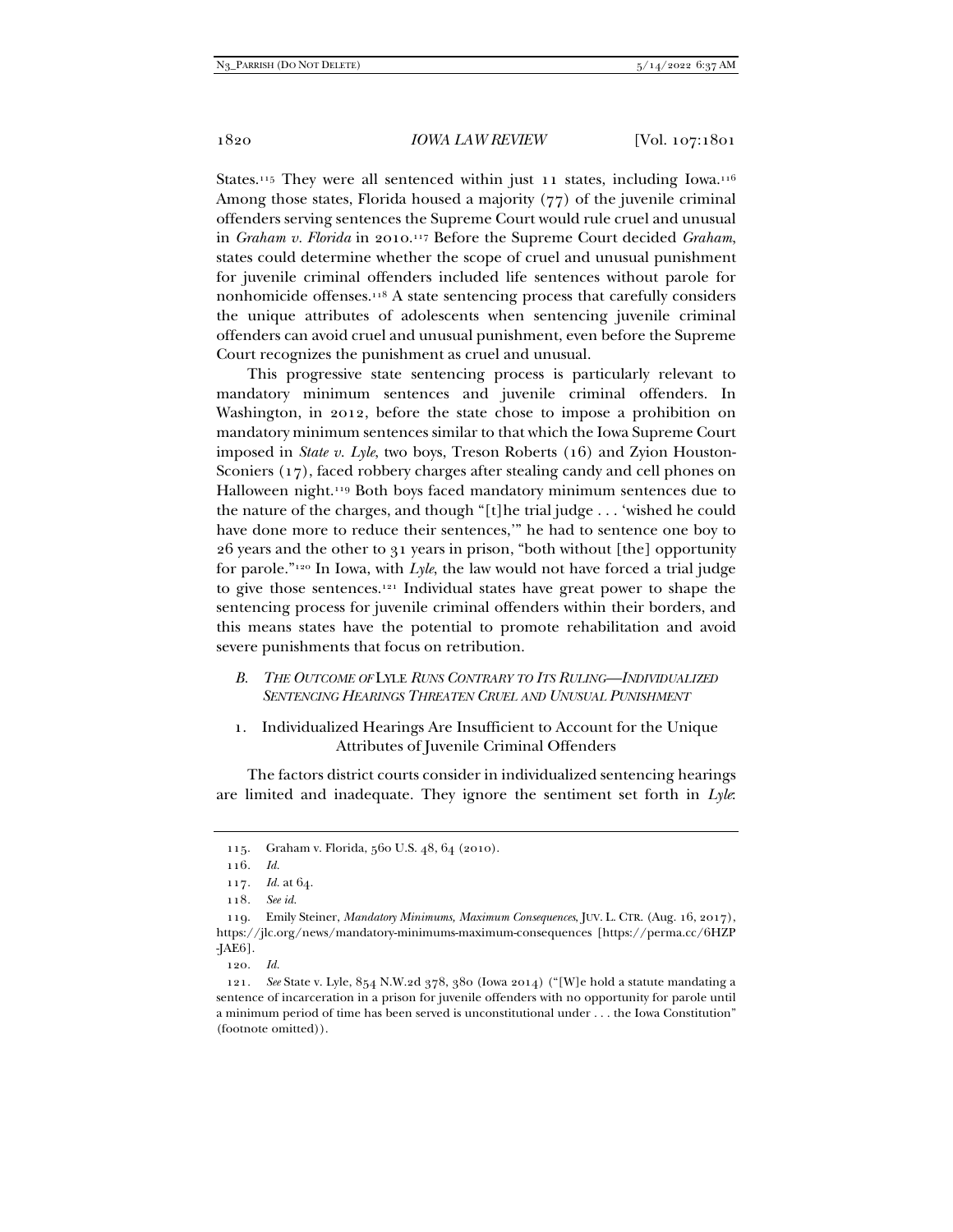"[T]he time when a seventeen-year-old could seriously be considered to have adult-like culpability has passed."122 Adolescent brain maturation differs between individuals, and a variety of factors influence the rate and extent of the maturation process.<sup>123</sup> These determining factors "may be ... heredity and environment, prenatal and postnatal insult, nutritional status, sleep patterns, pharmacotherapy, and surgical interventions during early childhood."124 Even prenatal conditions, such as exposure to nicotine or alcohol in the womb, likely significantly impact the brain maturation process taking place years later.<sup>125</sup>

The factors that have grown out of the Iowa Supreme Court's ruling in  $Lyle^{126}$  do not comprise a comprehensive account of the potential factors contributing to criminal juvenile offenders' diminished culpability due to their adolescent brains. The factors are too general and, frankly, seek to do an impossible task: find an objective time when the adolescent brain becomes mature. Indeed, in *State v. Sweet*, the Iowa Supreme Court opted for a categorical ban on life without parole for criminal juvenile offenders, declining to use individual sentencing hearings for that very reason.<sup>127</sup>

Although science has great potential to create an objective legal test for maturity,128 the underlying studies and associated discoveries have yet to be conducted and made. Therefore, any legal test seeking to assess the brain maturation of an adolescent, which individual sentencing hearings seek to do,129 cannot be scientifically accurate. This means a district court could assess a juvenile criminal offender according to the *Lyle* factors and falsely conclude the individual was mature at the time of the offense and lacked the diminished capability associated with juveniles, which could potentially result in a

126. State v. Zarate, 908 N.W.2d 831, 841 (Iowa 2018).

 127. State v. Sweet, 879 N.W.2d 811, 837 (Iowa 2016) ("[T]he enterprise of identifying which juvenile offenders are irretrievable at the time of trial is simply too speculative and likely impossible given what we now know about the timeline of brain development . . . . We are asking the sentencer to do the impossible, namely, to determine whether the offender is 'irretrievably corrupt' at a time when even trained professionals with years of clinical experience would not attempt to make such a determination.").

 128. Ronald E. Dahl, *Adolescent Brain Development: A Period of Vulnerabilities and Opportunities*, 1021 ANNALS N.Y. ACAD. SCIS. 1, 19–20 (2004) ("If science can provide clear evidence for an immaturity of neural systems that affect decision making or abilities to regulate affect in adolescence—and if there are objective criteria for assessing the level of maturation that are not simply based on an arbitrary number of birthdays—science can be said to be making very important contributions to the legal, ethical, and moral questions about adolescent responsibility.").

 129. State v. Lyle, 854 N.W.2d 378, 399 (describing the individualized sentencing hearing as an "analysis of the juvenile's categorically diminished culpability").

<sup>122</sup>*. Id.* at 398.

 <sup>123.</sup> Mariam Arain, et al., *Maturation of the Adolescent Brain*, 9 NEUROPSYCHIATRIC DISEASE & TREATMENT 449, 449–52 (2013) ("Brain maturation during adolescence (ages 10–24 years) could be governed by several factors . . . .").

<sup>124</sup>*. Id.* at 450.

<sup>125</sup>*. Id.*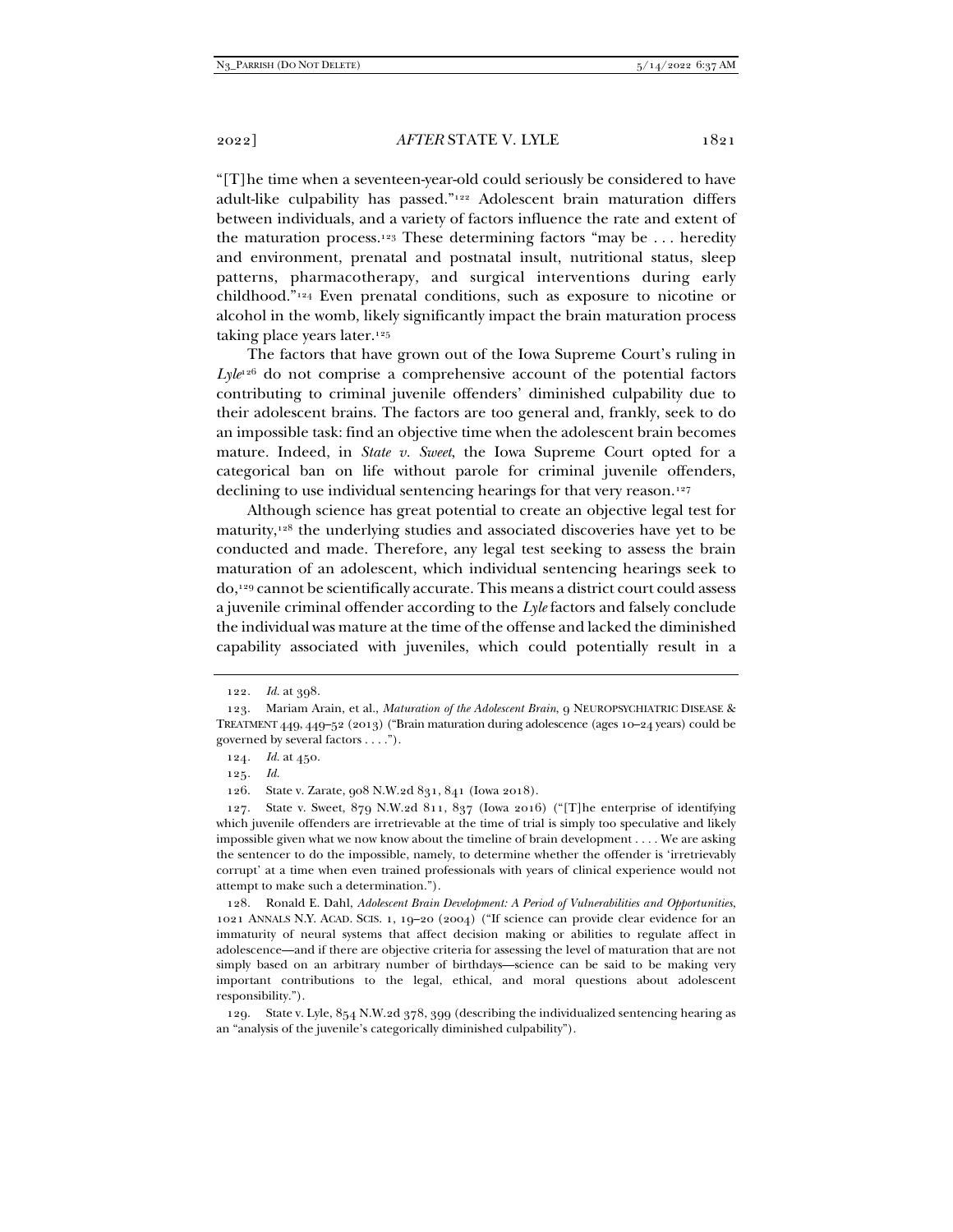mandatory sentence. The individualized hearing factors fail as a comprehensive assessment of juvenile criminal offenders to determine if a mandatory sentence is appropriate. This goes against the essence of *Lyle*, which highlighted the importance of "considering *all* background facts and circumstances."130 Therefore, the individualized hearing is a dangerous approach that allows the type of cruel and unusual punishment the *Lyle* court sought to end to persist into the present day.

#### 2. Individualized Hearings Leave Room for District Courts to Misinterpret the Theory and Reasoning Behind *Lyle*

In individualized sentencing hearings, district courts can erroneously interpret the *Lyle* factors contrary to the case's rationale and sentence juvenile criminal offenders to mandatory periods of incarceration. District courts have great discretion in deciding whether to sentence a juvenile criminal offender to a mandatory period,<sup>131</sup> and this means district courts have loose boundaries when applying the *Lyle* factors. In fact, the district courts do not even have to consider each factor.132

As this Note mentioned earlier, district courts continue to sentence juvenile criminal offenders to lengthy mandatory terms, and the Iowa Supreme Court has upheld those sentences.<sup>133</sup> Individualized hearings fail to serve as a proper shield from cruel and unusual punishment for the juvenile criminal offenders where district courts maintain great discretion. For example, in *State v. Majors*, the district court, in its *Lyle* factor analysis, relied heavily on the fact Majors was nearly 18 years old at the time of his offense before imposing a mandatory minimum sentence on him.134 However, as Justice Appel noted in his dissent, the district court's "just-short-of-eighteen analysis" has no basis in any Supreme Court case, and Iowa case law supports the well-grounded scientific theory that the diminished capability of adolescence persists beyond the age of 18.135 In fact, the petitioner in *Lyle*, Andre Lyle Jr., "appeared before the district court for sentencing on his

<sup>130</sup>*. Id.* at 401 (emphasis added).

 <sup>131.</sup> State v. White, 903 N.W.2d 331, 333 (Iowa 2017) ("Our standard of review from a decision by the district court to impose a period of incarceration without parole on a juvenile is for an abuse of discretion."). *White* held that a district court judge incorrectly applied the *Lyle* factors in an individualized sentencing hearing and failed to consider scientific evidence, leading to the district court judge erroneously sentencing a juvenile criminal offender to a seven-year period of mandatory incarceration. *Id.* at 333-34.

 <sup>132.</sup> State v. Crooks, 911 N.W.2d 153, 173 (Iowa 2018) ("Yet the court is not required to specifically examine and apply each factor on the record at this point but considers all relevant factors in exercising its discretion to select the proper sentencing option.").

 <sup>133.</sup> Goodwin v. Iowa Dist. Ct. for Davis Cnty., 936 N.W.2d 634, 637 (Iowa 2019); State v. Majors, 940 N.W.2d 372, 376 (Iowa 2020).

<sup>134</sup>*. Majors*, 940 N.W.2d at 388.

<sup>135</sup>*. Id.* at 399–400 (Appel, J., dissenting) ("The caselaw does not support the just-short-ofeighteen analysis of the State's expert that was erroneously adopted by the district court.").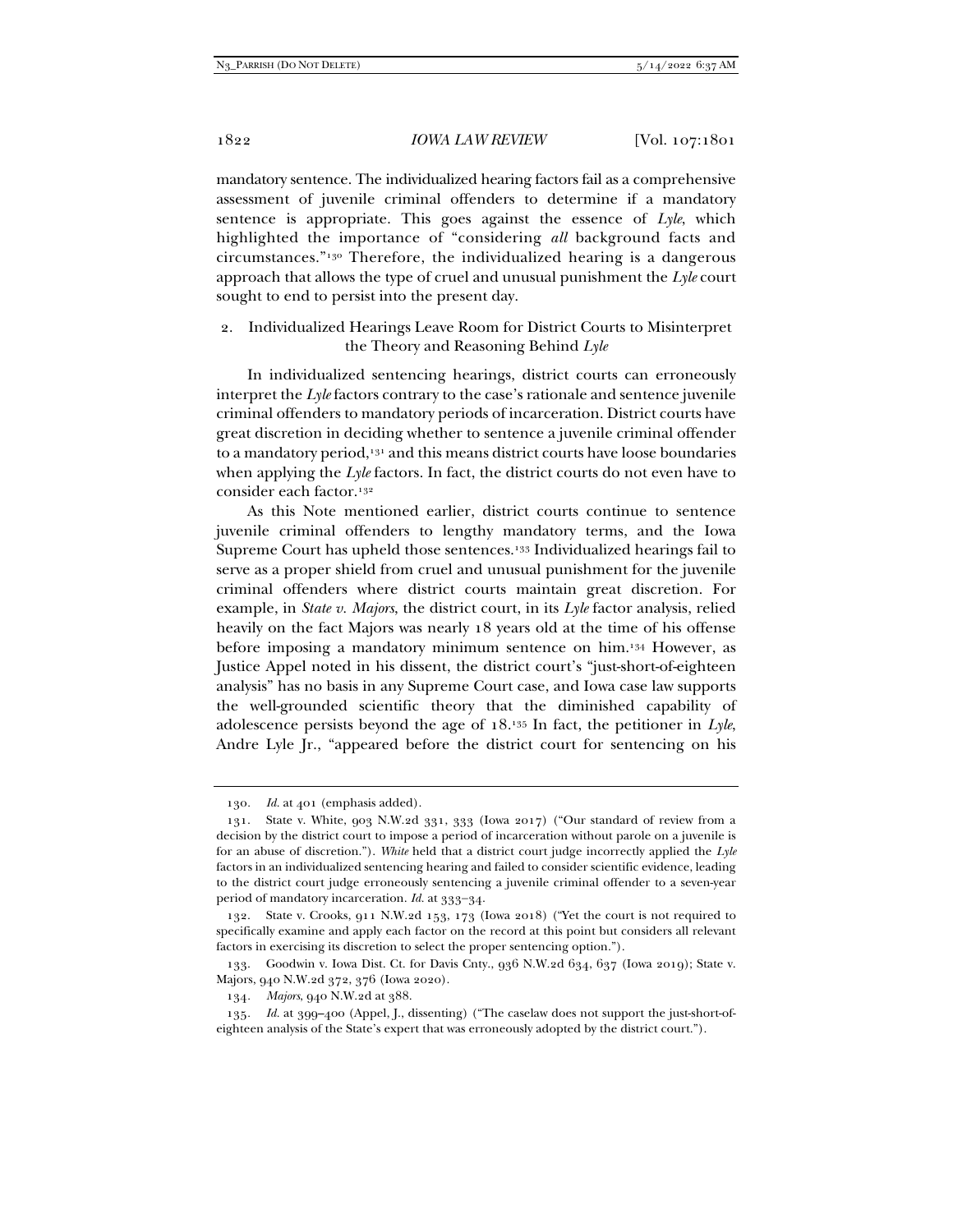eighteenth birthday."136 Nevertheless, the majority held the district court did not abuse its discretion and "appropriately noted that Majors was nearly age eighteen when he committed the crime."137

Additionally, mistakes made by the district courts—reviewed by the Iowa Supreme Court for abuse of discretion—also highlight reasons for concern with the process. In *State v. White*, a district court sentenced Khasif White to a seven-year mandatory period of incarceration without addressing any scientific evidence of the unique attributes of adolescents.138 The Iowa Supreme Court recognized this abuse of discretion, stating the district court's analysis was "not grounded in science but rather based on generalized attitudes of criminal behavior that may or may not be correct as applied to juveniles."139 Although the Court caught this error, district courts have likely made a wide array of other errors in individualized sentencing hearings while interpreting the *Lyle* factors. The discretion individualized sentencing hearings afford district courts allows room for misinterpretations such as the ones in *Majors* and *White*. In this way, the protection the *Lyle* Court sought to provide juvenile criminal offenders in light of their diminished culpability becomes lost in the individualized sentencing hearing process.

3. Individualized Sentencing Hearings Fail to Consider Juvenile Criminal Offenders' Enhanced Potential for Rehabilitation

Finally, the individualized sentencing hearing departs from the fundamental idea that juvenile criminal offenders have a great capacity for rehabilitation.140 In *Lyle*, the Iowa Supreme Court recognized "it is likely a juvenile can rehabilitate faster if given the appropriate opportunity."141 Individualized sentencing hearings threaten to take away this opportunity in certain instances. If a district court chooses to sentence a juvenile criminal offender to a mandatory period of incarceration after an individual sentencing hearing, that individual has limited opportunity for proper rehabilitation to "return[] to society and function[] as a law-abiding member of the community,"142 within that time period. Juvenile criminal offenders serving mandatory periods of incarceration have no procedure through which they can showcase their growth and learning, and opportunities to utilize their enhanced capacity for rehabilitation are lost. Individualized sentencing hearings are hasty, and they detract from the goal of rehabilitation within

 <sup>136.</sup> State v. Lyle, 854 N.W.2d 378, 381 (Iowa 2014).

<sup>137</sup>*. Majors*, 940 N.W.2d at 388.

 <sup>138.</sup> State v. White, 903 N.W.2d 331, 333–34 (Iowa 2017).

<sup>139</sup>*. Id.*

<sup>140</sup>*. See supra* Part III.A.3 (discussing the enhanced capacity of the juvenile criminal offender to rehabilitate due to their high neurological flexibility and ability to learn and grow and a faster rate).

<sup>141</sup>*. Lyle*, 854 N.W.2d at 400.

<sup>142</sup>*. See* Thomas et al., *supra* note 109.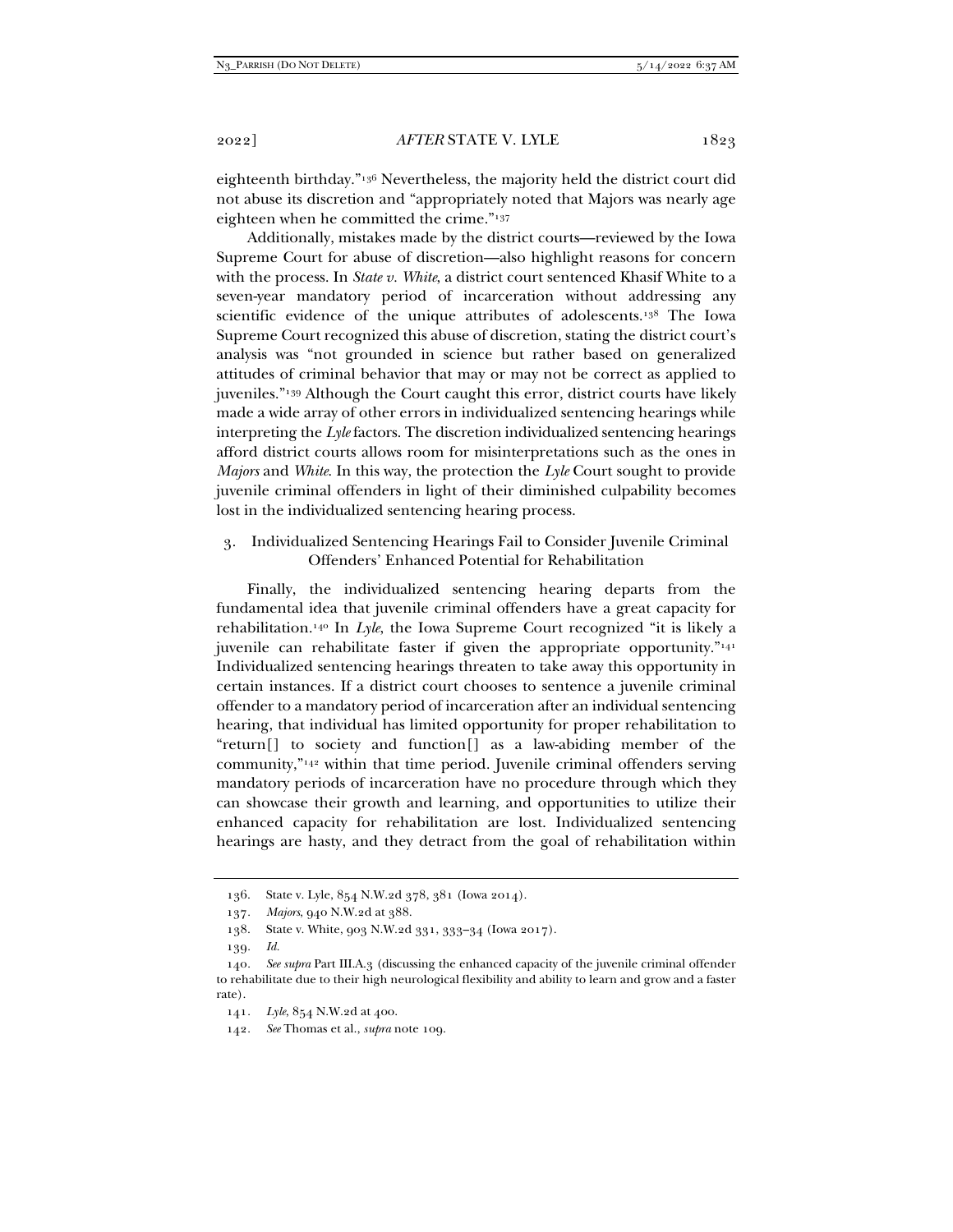juvenile sentencing. 143 This is a loss, not only for the young people capable of rehabilitation, but also for society, which loses the benefit of potential contributing members.

## IV. A CATEGORICAL BAN ON MANDATORY MINIMUM SENTENCES FOR JUVENILE OFFENDERS WOULD RESOLVE THE SHORTCOMINGS OF *LYLE* AND PREVENT THE CRUEL AND UNUSUAL PUNISHMENT OF JUVENILE OFFENDERS

This Part explains why a categorical ban on mandatory minimum sentences resolves *Lyle*'s shortcomings and why the ban best promotes the theory and reasoning behind *Lyle* and other significant cases related to sentencing juvenile criminal offenders. This Part begins with an explanation of what the categorical ban would look like within the criminal justice system and then explains how it would solve the problems of individualized sentencing hearings that Section III.B. identified. Next, this Part explains how the categorical ban aligns with and promotes the fundamental ideas that *Lyle*  and related cases are built upon. Finally, this Part concludes with the future consideration of expanding the categorical ban to certain individuals beyond the age of 18 who carry the same vulnerabilities of those under the age of 18.

#### *A. WHAT A CATEGORICAL BAN WOULD LOOK LIKE*

A categorical ban on mandatory minimum sentences for juvenile criminal offenders would prevent individuals from serving minimum periods of incarceration *without the possibility of parole* for criminal offenses committed under the age of 18. Categorical bans are not a novel concept in the world of juvenile criminal offender sentencing. As discussed in Part I, both the U.S. Supreme Court and the Iowa Supreme Court have utilized categorical bans.144 The courts implemented these categorical bans to avoid the risk of erroneous sentencing decisions in lower courts<sup>145</sup> and prevent sentencing courts from preemptively ruling a juvenile criminal offender cannot rehabilitate when parole boards are better equipped to make that decision.146 Under a categorical ban on mandatory minimum sentences, juvenile criminal offenders would not be subject to individualized sentencing hearings holding the risk of incarceration without the possibility of parole. Instead, any juvenile

 <sup>143.</sup> State v. Zarate, 908 N.W.2d 831, 847 (Iowa 2018).

 <sup>144.</sup> Graham v. Florida, 560 U.S. 48, 75 (2010) ("Categorical rules tend to be imperfect, but one is necessary here."); State v. Sweet, 879 N.W.2d 811, 839 (Iowa 2016).

<sup>145</sup>*. Graham*, 560 U.S. at 78–79 ("A categorical rule avoids the risk that, as a result of these difficulties, a court or jury will erroneously conclude that a particular juvenile is sufficiently culpable to deserve life without parole for a nonhomicide.").

<sup>146</sup>*. Sweet*, 879 N.W.2d at 839 ("In sum, we conclude that sentencing courts should not be required to make speculative up-front decisions on juvenile offenders' prospects for rehabilitation because they lack adequate predictive information supporting such a decision. The parole board will be better able to discern whether the offender is irreparably corrupt after time has passed, after opportunities for maturation and rehabilitation have been provided, and after a record of success or failure in the rehabilitative process is available.").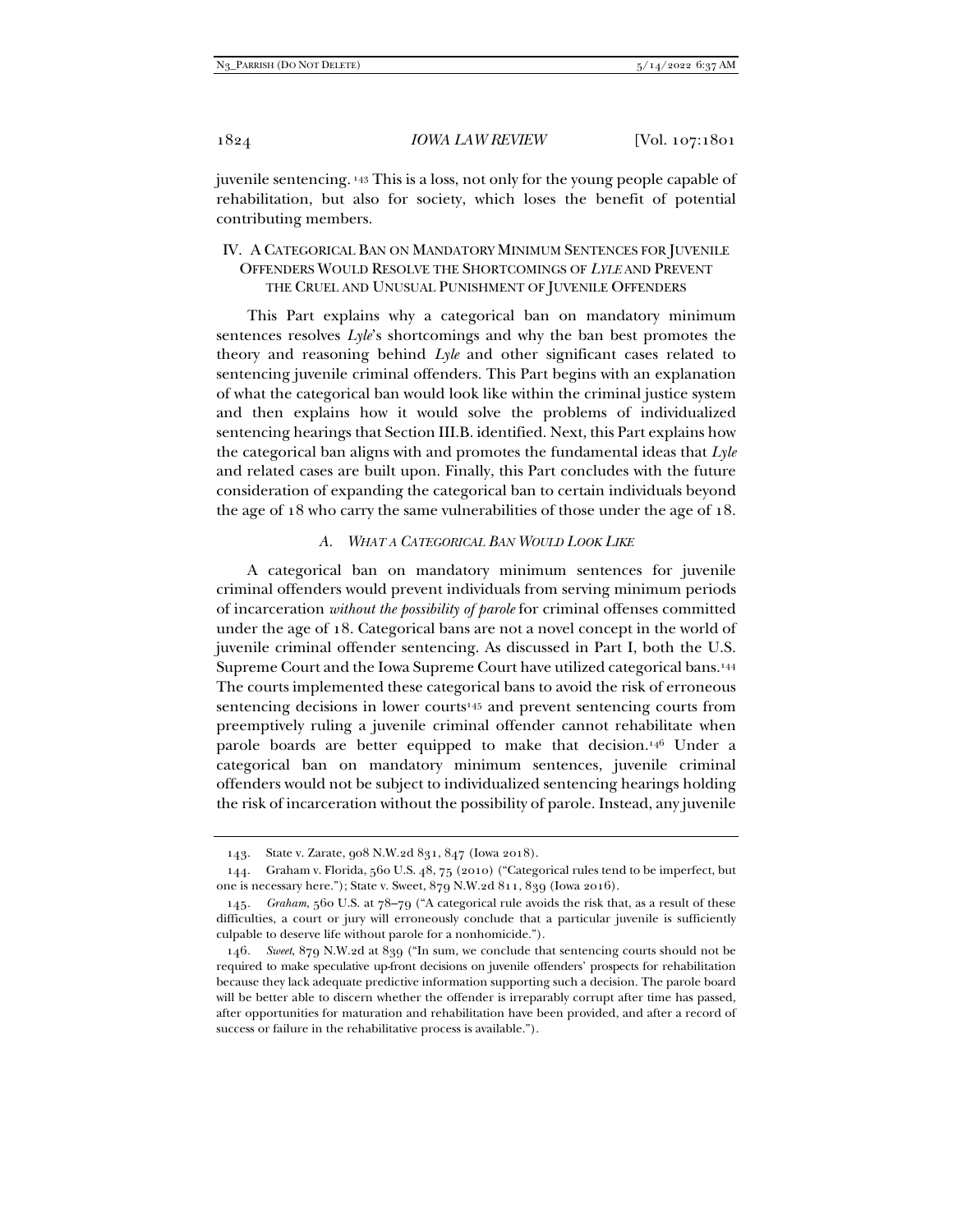criminal offender's sentence would carry the guaranteed opportunity for parole throughout the sentence. The legislature could enact the categorical ban, or the Iowa Supreme Court could institute it the next time this issue appears before the court.

#### *B. WHY A CATEGORICAL BAN WOULD SOLVE THE PROBLEMATIC OUTCOME OF* LYLE

A categorical ban on mandatory minimum sentences for juvenile criminal offenders would eliminate the problems created within *Lyle's*  individualized sentencing hearings. 147 Beginning with the insufficient *Lyle*  factors district courts consider in these hearings,<sup>148</sup> a categorical rule would, by eliminating the individualized analysis altogether, remove the risk of a district court falsely concluding a juvenile criminal offender was mature at the time of their offense and lacked the diminished culpability associated with adolescence. The district court can still "consider the attributes of youth in mitigation of punishment,"149 but inadequacies in the factors district courts use to assess these attributes will no longer carry the risk of a mandatory minimum sentence. Instead of attempting the impossible task of identifying whether each juvenile criminal offender has reached maturity, this rule errs on the side of caution *and science*, assuming all juvenile offenders carry the diminished culpability of adolescence and avoiding the first pitfall of individualized sentencing hearings.

For similar reasons, a categorical ban will eliminate the problem of district courts erroneously interpreting the *Lyle* factors. The great discretion district courts have to impose mandatory minimum sentences on juvenile criminal offenders would cease to exist. District courts would need to utilize other forms of punishment, perhaps more focused on rehabilitation, when sentencing juvenile criminal offenders. This means it would no longer be possible for a district court to misinterpret the *Lyle* factors and erroneously sentence a juvenile criminal offender to a mandatory minimum sentence. Cases like *State v. White*, where a district court erroneously sentenced a juvenile criminal offender to seven years of mandatory incarceration,150 would never happen again in the state of Iowa. The categorical ban avoids this opportunity for human error that can result in lost years of a young person's life.

Furthermore, a categorical ban would utilize juvenile criminal offenders' enhanced capacity for rehabilitation better than the current system of individualized sentencing hearings. With the opportunity for parole attached to every juvenile criminal offender's sentence, rehabilitation will always be a

<sup>147</sup>*. See supra* Part III.B (discussing the problems with individual sentencing hearings for juvenile criminal offenders).

<sup>148</sup>*. See supra* Part III.B.1 (discussing the insufficiencies of the *Lyle* factors used in individual sentencing hearings for juvenile criminal offenders).

 <sup>149.</sup> State v. Lyle, 854 N.W.2d 378, 401 (Iowa 2014).

<sup>150</sup>*. Id.* at 331, 333–34.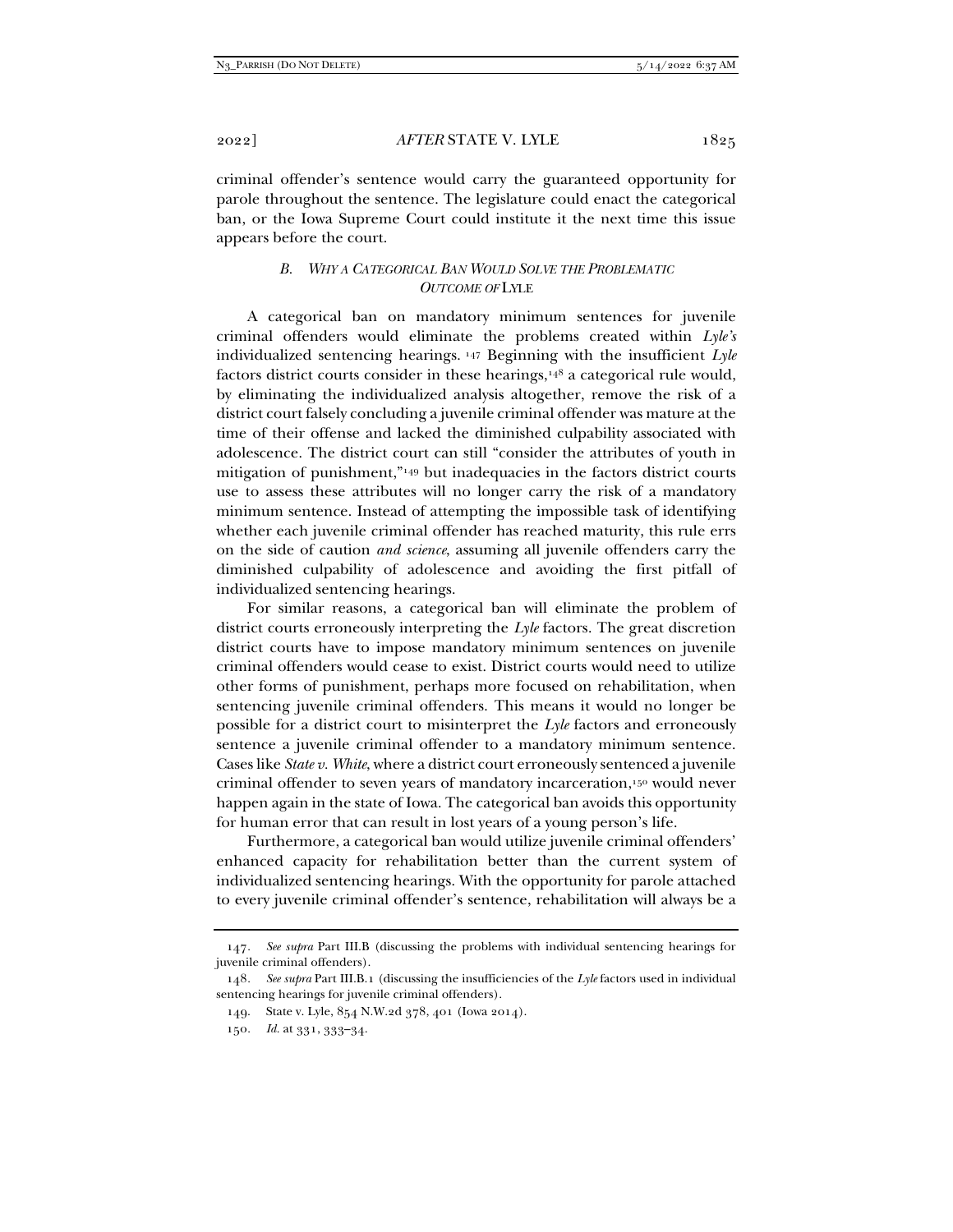possibility, and the ban would correct the failure of individualized sentencing hearings<sup>151</sup> to take advantage of this phenomenon. Categorical bans prevent sentencing courts from "mak[ing] speculative up-front decisions on juvenile offenders' prospects for rehabilitation,"152 which is precisely the danger individualized sentencing hearings create.153 With a categorical ban on mandatory minimum sentences for juvenile criminal offenders in place, a great potential for rehabilitation within the criminal justice system will no longer go to waste. Parole boards will have the opportunity to see individual growth and development in adolescents as it occurs instead of having to wait years until a mandatory minimum sentence runs its course.

Finally, the idea of a categorical ban on mandatory minimum sentences for juvenile criminal offenders has support from the Iowa Supreme Court bench.154 In *State v. White*, Justice Appel teased at the idea of a categorical ban, stating, "[i]f implementation of this decision proves inconsistent, confusing, difficult, or unworkable, the obvious solution would be to . . . categorically eliminate the application of adult mandatory minimum sentences to juvenile offenders."155 Justice Hecht, who had previously advocated for a categorical ban on mandatory minimum sentences for juvenile criminal offenders,<sup>156</sup> was more adamant that a ban was necessary: He concluded in *White*, "[A]rticle I, section 17 of the Iowa Constitution prohibits a mandatory term of incarceration for any offense committed by a juvenile offender."157 These justices, who have a history of making landmark decisions regarding juvenile criminal offender sentencing, have noted the potential a categorical ban has to prevent the cruel and unusual punishment juvenile criminal offenders face in the current Iowa sentencing process.

157*. White*, 903 N.W.2d at 334 (Hecht, J., concurring specially) (quoting *Roby*, 897 N.W.2d at 149 (Hecht, J., concurring specially)).

<sup>151</sup>*. See supra* Part III.B.2 (discussing how individualized sentencing hearings have failed to protect juvenile criminal offenders from the dangers of cruel and unusual punishment the *Lyle* court identified in their ruling).

<sup>152</sup>*. See* State v. Sweet, 879 N.W.2d 811, 817, 839 (Iowa 2016) (explaining why "a categorical ban on life without the possibility of parole" for juvenile criminal offenders is necessary to protect them from cruel and unusual punishment).

<sup>153</sup>*. See supra* Part III.B.2 (discussing how individualized sentencing hearings take away juvenile criminal offenders' opportunity to rehabilitate).

<sup>154</sup>*. See infra* notes 140–42 and accompanying text.

 <sup>155.</sup> State v. White, 903 N.W.2d 331, 334 (Iowa 2017) (Appel, J. concurring) (quoting State v. Roby, 897 N.W.2d 127, 150 (Iowa 2017) (Appel, J. concurring specially)).

 <sup>156.</sup> State v. Roby, 897 N.W.2d 127, 149 (Iowa 2017) (Hecht, J., concurring specially).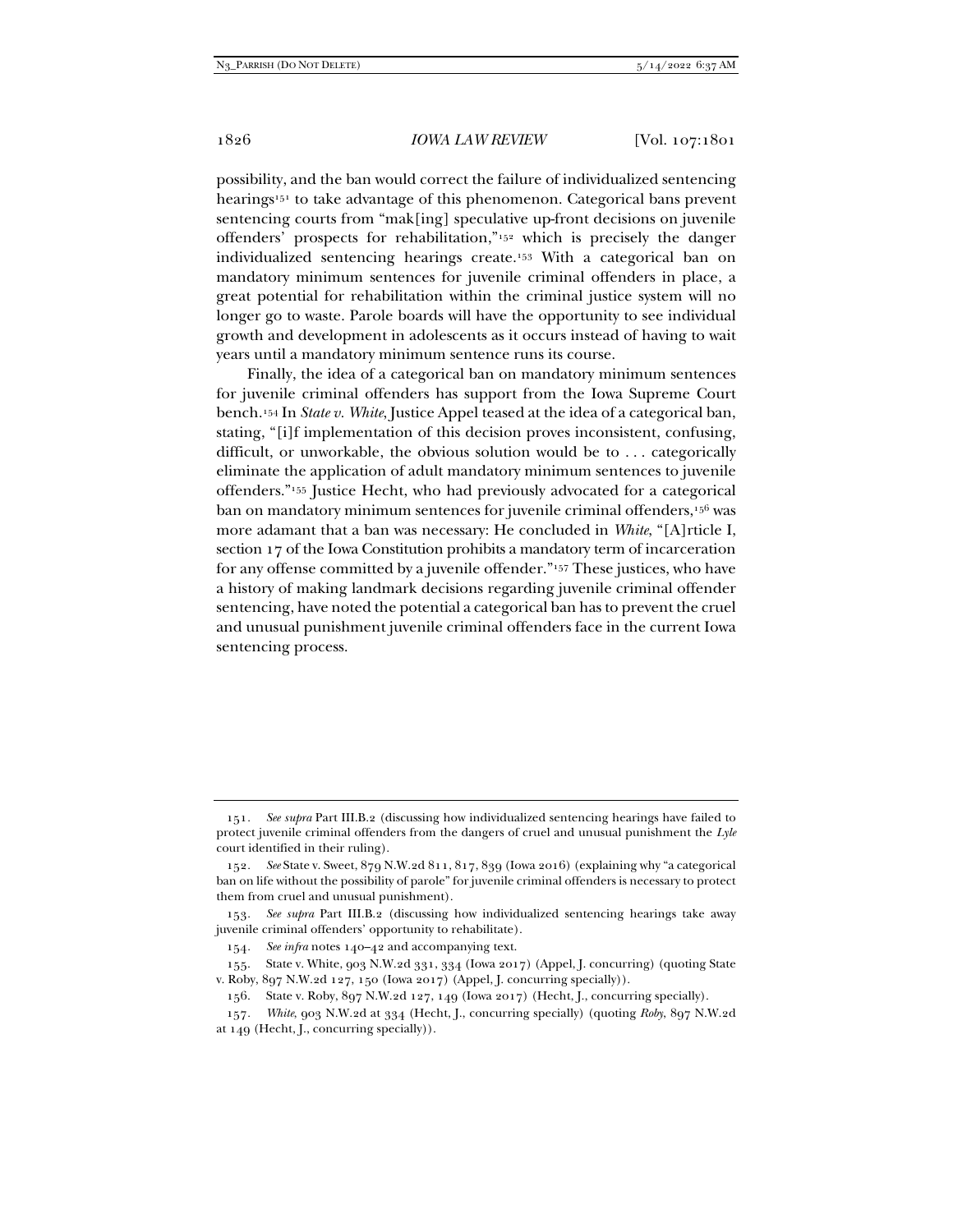#### *C. A CATEGORICAL BAN PROMOTES THE THEORY AND REASONING BEHIND* LYLE *AND RELATED CASES*

# 1. The Categorical Ban Fits Within Legal Distinctions Between Juveniles and Adults

Returning to the case history leading to *Lyle*, the central idea that "[c]hildren have a very special place in life which law should reflect"158 persists. A categorical ban on mandatory minimum sentences for juvenile criminal offenders embodies this idea. A multitude of state laws, including Iowa state laws, categorically separate those under the age of 18 from those over the age of 18—and even sometimes those under the age of 21 from those over the age of 21.159 This categorical separation serves to protect adolescents by recognizing the difference between children and adults.160 A categorical ban on mandatory minimum sentences for juvenile criminal offenders would provide a similar protection for adolescents within the Iowa sentencing process. The Supreme Court has recognized "that children are constitutionally different from adults for purposes of sentencing,"161 and a categorical ban is consistent with this principle. Separating those under age 18 is by no means a novel concept in the law and will serve to protect that vulnerable population.

## 2. The Evolving Eighth Amendment Framework Supports a Categorical Ban

A categorical ban on mandatory minimum sentences for juvenile criminal offenders fits with the notion of the evolving Eighth Amendment framework.162 The *Lyle* Court recognized the "concept of cruel and unusual punishment is 'not static.'"163 The categorical ban would make mandatory minimum sentences for juvenile criminal offenders one of the "punishments once thought just and constitutional [that] later come to be seen as fundamentally repugnant to the core values contained in our State and Federal Constitutions as we grow in our understanding over time."164 As this Note previously discussed, mandatory minimum sentences take away the opportunity for rehabilitation<sup>165</sup> and, as applied through individualized sentencing hearings, pose the risk of excessive punishment.<sup>166</sup>

164*. Id.* at 384–85.

 <sup>158.</sup> May v. Anderson, 345 U.S. 528, 536 (1953) (Frankfurter, J., concurring).

 <sup>159.</sup> State v. Null, 836 N.W.2d 41, 53 (Iowa 2013).

<sup>160</sup>*. Id.*

 <sup>161.</sup> Miller v. Alabama, 567 U.S. 460, 471, 479 (2012).

<sup>162</sup>*. See supra* Part II.B.1.

 <sup>163.</sup> State v. Lyle, 854 N.W.2d 378, 384 (Iowa 2014) (quoting Trop v. Dulles, 356 U.S. 86, 101 (1958)).

<sup>165</sup>*. See supra* Part III.B.3 (discussing how juvenile criminal offenders do not have an opportunity to rehabilitate in a mandatory sentencing scheme).

<sup>166</sup>*. See supra* Part III.B.1–2.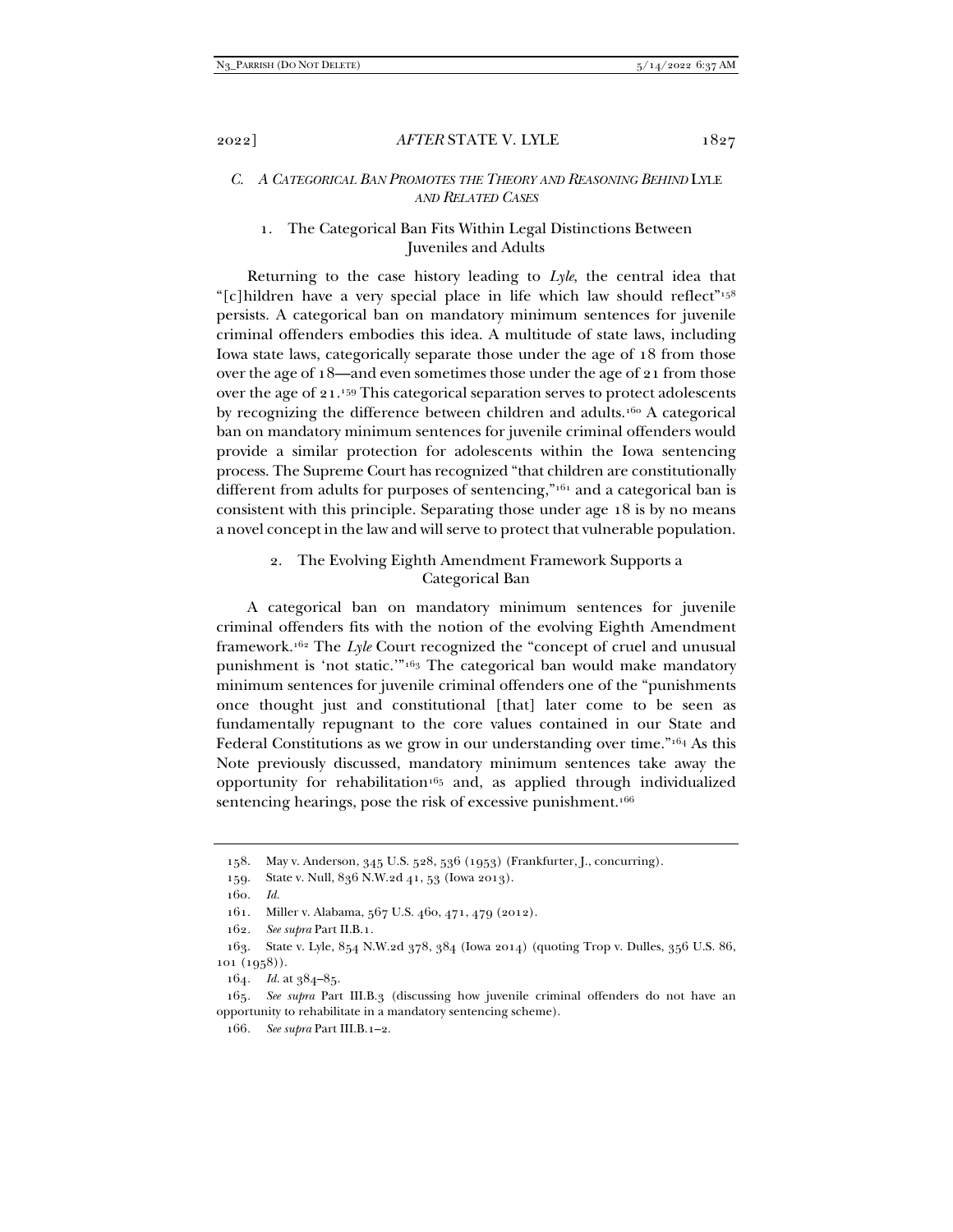Although the *Lyle* Court found the idea of a mandatory minimum sentence after an individualized sentencing hearing constitutional at the time the case was decided,<sup>167</sup> it is now clear the method has serious structural issues that threaten the core values of our legal system.168 The categorical ban takes away the constitutional threat of this punishment and pushes forth a protection for juvenile criminal offenders that aligns with the idea of the evolving Eighth Amendment that courts have historically recognized.169 Labeling new punishments as cruel and unusual over time allows the law to follow society's expanding moral compass, which the Supreme Court has recognized as advantageous.170 The categorical ban would label mandatory minimum sentences cruel and unusual for juvenile criminal offenders, preventing a practice in conflict with core societal values.

3. A Categorical Ban Will Not Detract from the Notion that Juvenile Criminal Offenders Should Face Consequences for Their Offenses

A categorical ban on mandatory minimum sentences for juvenile criminal offenders would still account for the fact their offenses "may be just as harmful to victims as those committed by older persons,"171 leaving room for adequate legal responsibility. The Supreme Court grappled with this balance in *Eddings v. Oklahoma* before banning the death penalty for those under the age of 16:

We are not unaware of the extent to which minors engage in increasingly violent crime. Nor do we suggest an absence of legal responsibility where crime is committed by a minor. We are concerned here only with the manner of the imposition of the ultimate penalty: the death sentence imposed for the crime of murder upon an emotionally disturbed youth with a disturbed child's immaturity.172

Deciding the potential cruel and unusual nature of the death penalty outweighed its value as a punishment for these juvenile criminal offenders, the Supreme Court decided they could still adequately hold the offenders

<sup>167</sup>*. Lyle*, 854 N.W.2d at 401.

<sup>168</sup>*. See supra* Part III.B.1–3 (discussing the problematic structure of individualized sentencing hearings that *Lyle* established for juvenile criminal offenders and how they create the opportunity for cruel and unusual punishment).

<sup>169</sup>*. See* Kennedy v. Louisiana, 554 U.S. 407, 419 (2008) (explaining how cruel and unusual punishment changes over time).

<sup>170</sup>*. Id.* (Society's understanding of cruel and unusual punishment has changed "because '[t]he standard of extreme cruelty is not merely descriptive, but necessarily embodies a moral judgement. The standard itself remains the same, but its applicability must change as the basic mores of society change.'" (alteration in original) (quoting Furman v. Georgia, 408 U.S. 238, 382  $(1972)$  (Burger, C.J., dissenting))).

 <sup>171.</sup> ZIMRING, *supra* note 32, at 7.

 <sup>172.</sup> Eddings v. Oklahoma, 455 U.S. 104, 116 (1982) (footnote omitted).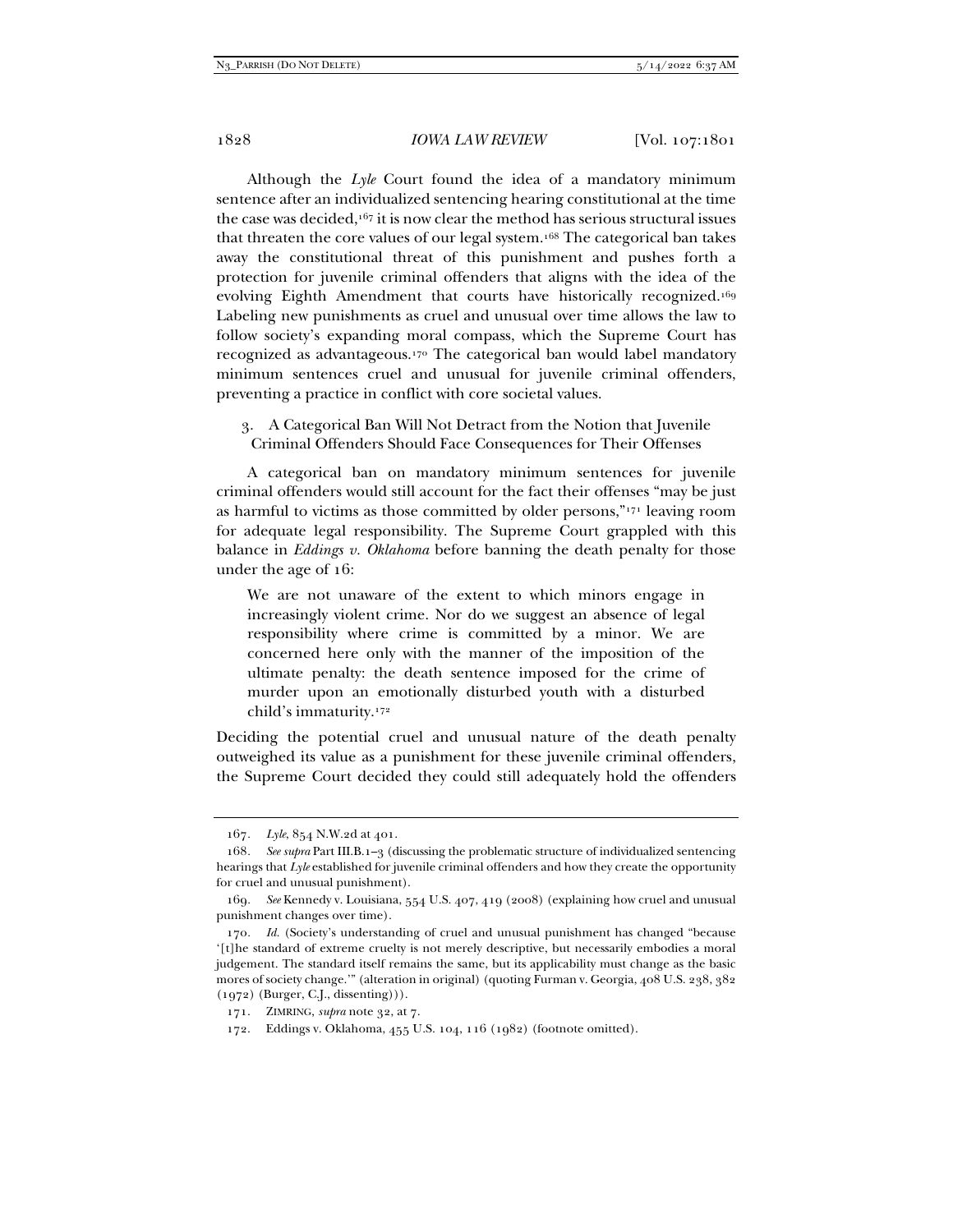responsible without imposing it.173 The categorical ban recognizes a similar unequal balance between the mandatory minimum sentence's punishment value for juvenile criminal offenders and its potential cruel and unusual nature.174

Without mandatory minimum sentences, juvenile criminal offenders would still face consequences for their offenses and be held legally responsible. This would be a ban on one specific type of punishment carrying a high risk of being excessive.175 Additionally, without being able to impose a mandatory minimum sentence on juvenile criminal offenders, sentencing courts could focus more on rehabilitative punishments. This would better take advantage of adolescents' enhanced ability to rehabilitate<sup>176</sup> and perhaps deter sentencing courts from sending juveniles to adult prisons where they are "more likely to suffer sexual abuse and violence."177 When rehabilitation is the central goal of punishment within the juvenile criminal justice system, $178$ and juveniles are likely to benefit from rehabilitation,179 it should follow they adequately face the consequences of their criminal actions by learning, growing, and reentering society as functioning members.

#### 4. Future Considerations: An expansion of the Ban to Adolescents Over the Age of 18

Although a ban on mandatory minimum sentences for those who commit criminal offenses over the age of 18 may appear radical, the U.S. Supreme Court has long recognized "[t]he qualities that distinguish juveniles from adults do not disappear when an individual turns 18."180 This idea has support within the scientific community, which labels adolescence as the period between age ten and 24.181 Additionally, other areas of law reflect a recognition of this phenomena. For example, all 50 states prohibit anyone under the age of 21 from purchasing alcohol.<sup>182</sup> A precise age cutoff for the expansion of the categorical ban would require a scientific inquiry. But if the

<sup>173</sup>*. Id.*

<sup>174</sup>*. See supra* Part III.B (discussing the potential for cruel and unusual punishment of juvenile criminal offenders in a mandatory sentencing scheme).

<sup>175</sup>*. See supra* Part IV.A.

<sup>176</sup>*. See supra* Part III.A.3 (discussing how juvenile criminal offenders, with high neuroplasticity and an enhanced ability to learn, have an increased ability to rehabilitate).

 <sup>177.</sup> Lahey, *supra* note 2.

 <sup>178.</sup> State v. Zarate, 908 N.W.2d 831, 847 (Iowa 2018).

<sup>179</sup>*. See supra* Part III.A.3 (discussing how rehabilitation is more well-suited to juvenile criminal offenders than the other traditional goals of punishment due to the enhanced ability of juvenile criminal offenders to rehabilitate).

 <sup>180.</sup> Roper v. Simmons, 543 U.S. 551, 574–75 (2005).

 <sup>181.</sup> Arain et al., *supra* note 134, at 449–50.

<sup>182</sup>*. State Guide to Drinking Age Law*, NAT'L YOUTH RTS. ASS'N (2020), https://www.youthrights. org/issues/drinking-age/laws-in-all-50-states [https://perma.cc/GQ54-BD62].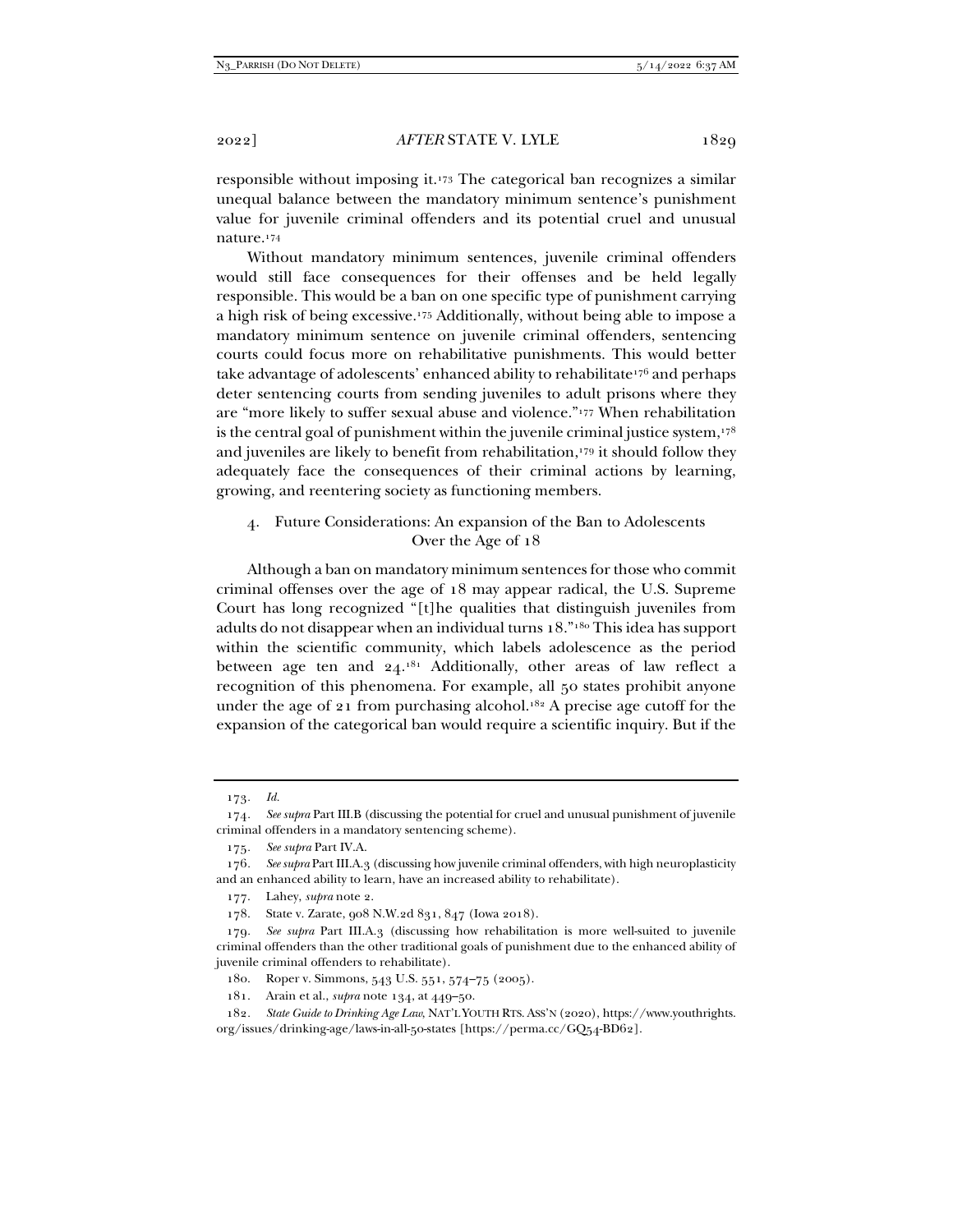same vulnerabilities<sup>183</sup> in those individuals under 18 exist in those over 18, it is logical to expand the ban on mandatory minimum sentences to some individuals over the age of 18 for the same reasons already set forth in this Note.184 This inquiry, however, reaches beyond the scope of this Note and current scientific knowledge.

#### V. CONCLUSION

Although young people commit serious criminal offenses, it is important, as the late Justice Cady eloquently stated in *State v. Ragland*, "that the spirit of the law not be lost in the application of the law." $18$ <sup>5</sup> By 1988, at least 18 individuals were executed in the United States for crimes they committed when they were younger than age  $16.^{186}$  In 2010 there were "123 juvenile" [criminal] offenders serving life without parole sentences for nonhomicide [offenses]."187 In 2011, a district court in Iowa sentenced 17-year-old Andre Lyle Jr. to a mandatory minimum term of seven years in adult prison for punching a classmate after school and taking a small amount of marijuana from him.188 A look at this history189 reveals juvenile criminal offenders have suffered immensely from punishments courts have come to recognize as cruel and unusual.

The risk of excessive punishment within the criminal sentencing process requires active examination in order to unveil those instances of suffering and prevent them to the greatest extent possible. The *Lyle* court correctly identified suffering within the criminal sentencing process,190 but it failed to safeguard against that suffering and prevent it from continuing. Under President Donald J. Trump, the Executive Branch restricted federal prosecutorial discretion when it comes to mandatory minimum sentences.191 Although the

<sup>183</sup>*. See supra* Part II.A.1–2 (discussing the neurological vulnerabilities of juvenile criminal offenders that make them more vulnerable to criminal behavior and more susceptible to cruel and unusual punishment).

<sup>184</sup>*. See supra* Part IV.C.1–3 (discussing why a categorical ban on mandatory minimum sentences for juvenile criminal offenders is the best way to prevent the cruel and unusual punishment the *Lyle* Court identified).

 <sup>185.</sup> State v. Ragland, 836 N.W.2d 107, 121 (Iowa 2013).

 <sup>186.</sup> Thompson v. Oklahoma, 487 U.S. 815, 838 (1988).

 <sup>187.</sup> Graham v. Florida, 560 U.S. 48, 49 (2010).

 <sup>188.</sup> State v. Lyle, 854 N.W.2d 378, 381 (Iowa 2014).

<sup>189</sup>*. See supra* Part II (discussing the case history of cruel and unusual punishment as it relates to juvenile criminal offenders' sentencing).

<sup>190</sup>*. Lyle*, 854 N.W.2d at 401.

 <sup>191.</sup> OFF. OF THE ATT'Y GEN., MEMORANDUM FOR ALL FEDERAL PROSECUTORS: DEPARTMENT CHARGING AND SENTENCING POLICY 1 (2017) (https://www.justice.gov/archives/opa/press-rele ase/file/965896/download) [https://perma.cc/4GC5-N2GH] ("[I]t is a core principle that prosecutors should charge and pursue the most serious, readily provable offense. This policy affirms our responsibility to enforce the law, is moral and just, and produces consistency. This policy fully utilizes the tools Congress has given us. By definition, the most serious offenses are